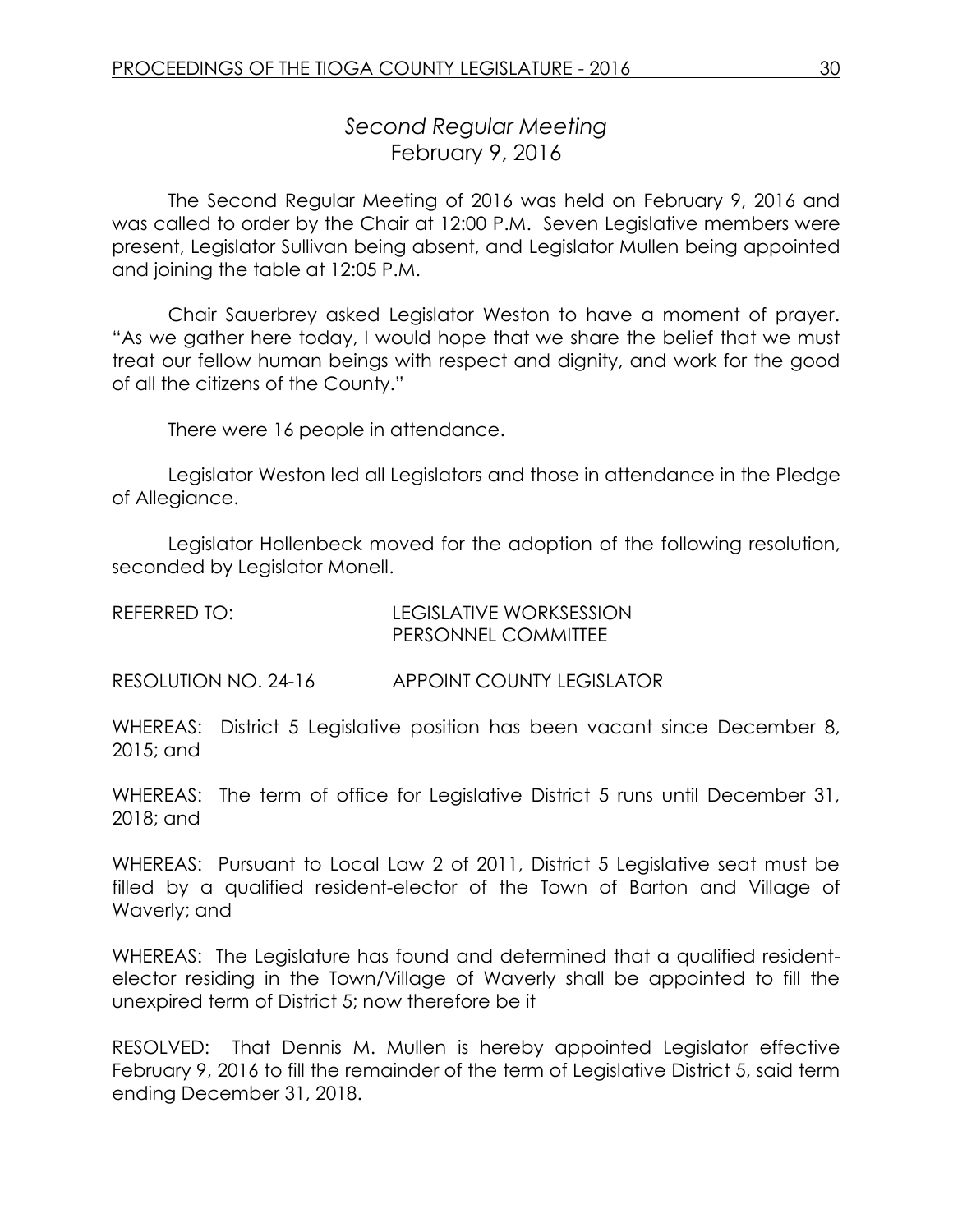Yes – Legislators Weston, Hollenbeck, Huttleston, Monell, Sauerbrey, Roberts, and Standinger.

No – None.

Absent – Legislator Sullivan.

RESOLUTION ADOPTED.

County Clerk Klett swore in Legislator Mullen and Legislator Mullen took his place at the table.

Legislator Standinger read and presented the following Proclamation on Children's Dental Health Month to Lisa McCafferty, Public Health Director.

"In Tioga County there has been a great increase in the dental health of the children as a result of this young lady to my right and I just want to commend her for that."

## County of Tioga EXECUTIVE PROCLAMATION

WHEREAS: Dental decay is still the single most common chronic childhood disease; and

WHEREAS: Oral health diseases in children can be quite crippling, leading to delayed speech, low self-esteem, missed school days and overall diminished well-being; and

WHEREAS: Dental decay-causing bacteria can be transmitted from caregiver to child; and

WHEREAS: Proper oral hygiene can prevent dental decay and gingivitis; and

WHEREAS: Preventative care such as routine dental prophylaxis, fluoride supplements and sealants are proven measures that reduce the incidence of oral diseases; therefore

THE TIOGA COUNTY LEGISLATURE, County of Tioga, does hereby proclaim the month of February 2016 as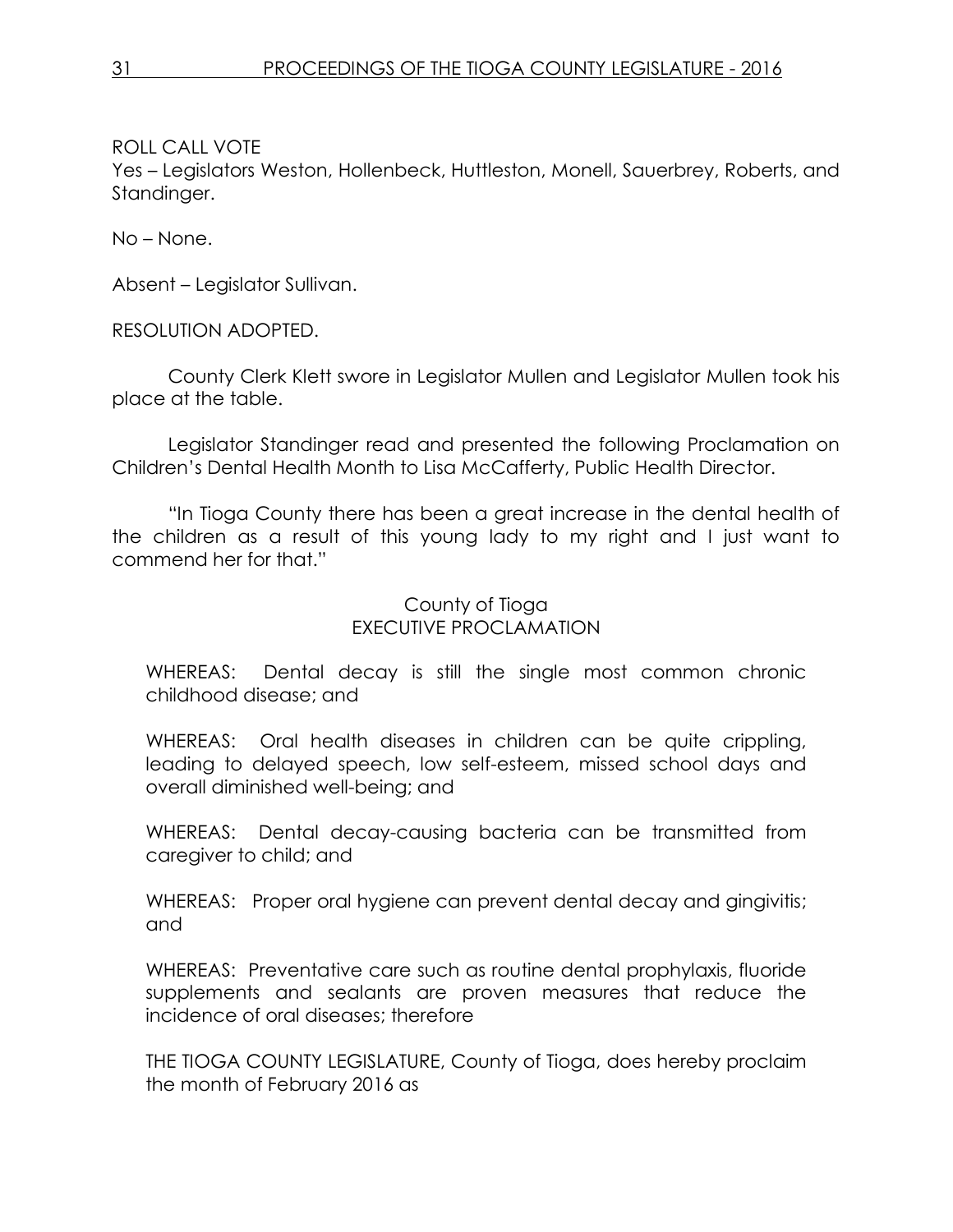#### CHILDREN'S DENTAL HEALTH MONTH

and urges all residents to take steps to educate themselves, their families, and the community about the importance of good oral hygiene.

Lisa McCafferty, Public Health Director spoke. Thank you very much for approving this Proclamation and we, speaking on behalf of Public Health of Tioga County, cannot begin to emphasize enough the importance of oral hygiene, especially in children. If we can even start good practice when they are children, as young as age 2, and implicate that so as they grow they have positive dental oral hygiene habits. It is a significant return on investment, especially when you look at emergency room utilizations pertinent to dental related events. Drug seeking, when you talk about prescription drug abuse, you have people in the emergency room because of dental issues, but they are going in to get medications because they do not have dental access. Thank you very much for your support of this important issue."

Ron Keene had privilege of the floor. "I am Ronald Keene. I am from the Village of Waverly. My purpose of being here is to object to the way you accepted the nominations for the vacancy. First of all, I would like to congratulate Mr. Mullen for getting the position. I was one of the candidates that ran for that position. One thing I would like to bring to your attention is, I do not know whether you realize it or not, but you violated the Constitution of the State of New York. The vacancy can only be filled for the one year and then it has to go up through the next general Election for the seat to be elected. You can appoint up to one year and then it has to go to the next general Election to be fulfilled. If you question me on this, I called up to the New York State Board of Elections. I have the gentleman's name, Attorney Bryan Quail. I have his telephone number on the top and you can contact him, which I personally did myself.

"I just want to let you know that I am not disappointed in the position, but I am sitting here objecting to the way you handled it. I know you picked a committee and I waited week after week to hear something for an appointment. I was not even given the privilege of coming up for an interview. I really feel this is disgraceful on your behalf or the committee's behalf for not fulfilling that obligation. I have already talked to four other candidates, capable candidates, and their feelings are the same as mine. We were treated like a piece of you know what. I do not really think that is fair and I think you should have handled it in another way. With that, I am going to give you these copies. If anybody does not know, you better go on line and read what the Constitution of the United States and the Constitution of the State of New York says. I know you have an Attorney here and I am sure she is addressed on this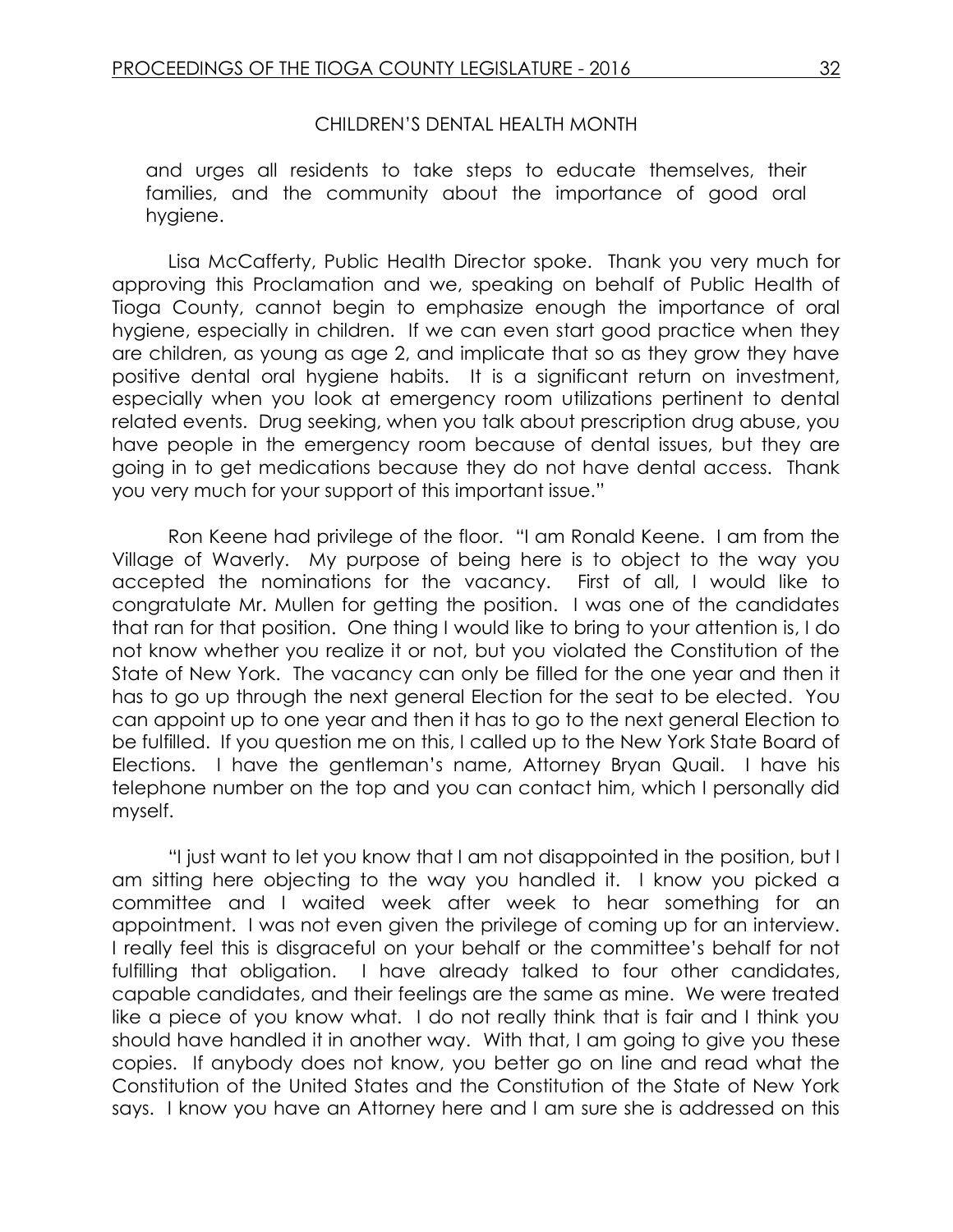and is aware of it, but what you have done here, you put yourself in a quagmire in reality, what you have done is the requirements or qualification, there is not any. You did not have to have a review.

"The rightful way this should have been handled is that whoever was interested in the position should have done like all the rest of you have done over the past, is taken a petition out and gotten signatures signed and brought it to your attention. That did not happen, that is the way it should happen. It should not be up to you people to sit here and make the rules and regulations saying this is what we are going to do. It was no surprise to me to find out what you have done. I was upset. The only reason I was upset, I did not get my letter until yesterday and I really find that really offensive that somebody could not take the time, and after all the times I have been up here, and I have been up here to three meetings, and nobody had the nerve to stand up and tell me that you have already chosen somebody until I made a personal telephone call to one of the Legislators to find out that you had picked somebody. I think that was very childish on your behalf. With that, I wish Dennis all the luck in the world. The rest of you, good luck to you and I will see you in the future. Thank you."

Chair Sauerbrey spoke. "Thank you Ron. It is not our habit of responding, but on that technical issue concerning the law, I have asked our Attorney to address that question."

County Attorney Quigley spoke. "I have not looked at this, but from what I am seeing in the Constitution, the Legislature that this Constitution section you are talking to refers to is New York State Legislature. County Law is governed by a different set of laws and one of those things says that County or Supervisors, which is what it is called under County Law or Legislature, can adopt a Local Law for replacement of their own people and many many years ago this Legislature did adopt that Local Law and changed it to provide that they can appoint a person to fill the remainder of the term. Perhaps when you spoke with someone at the State they were not aware that we had in fact adopted a Local Law that changed the State Law that deals with appointment of County Boards of Supervisors."

Ronald Keene spoke. "He was very aware, which I guess there is a Charter, which you do not have, where you are operating under a Local Law, which I explained that to him and he said it does not make any difference. You still have to abide by the Constitution and you did not."

County Attorney Quigley spoke. "This Constitution reference to a Legislature is the State Legislature."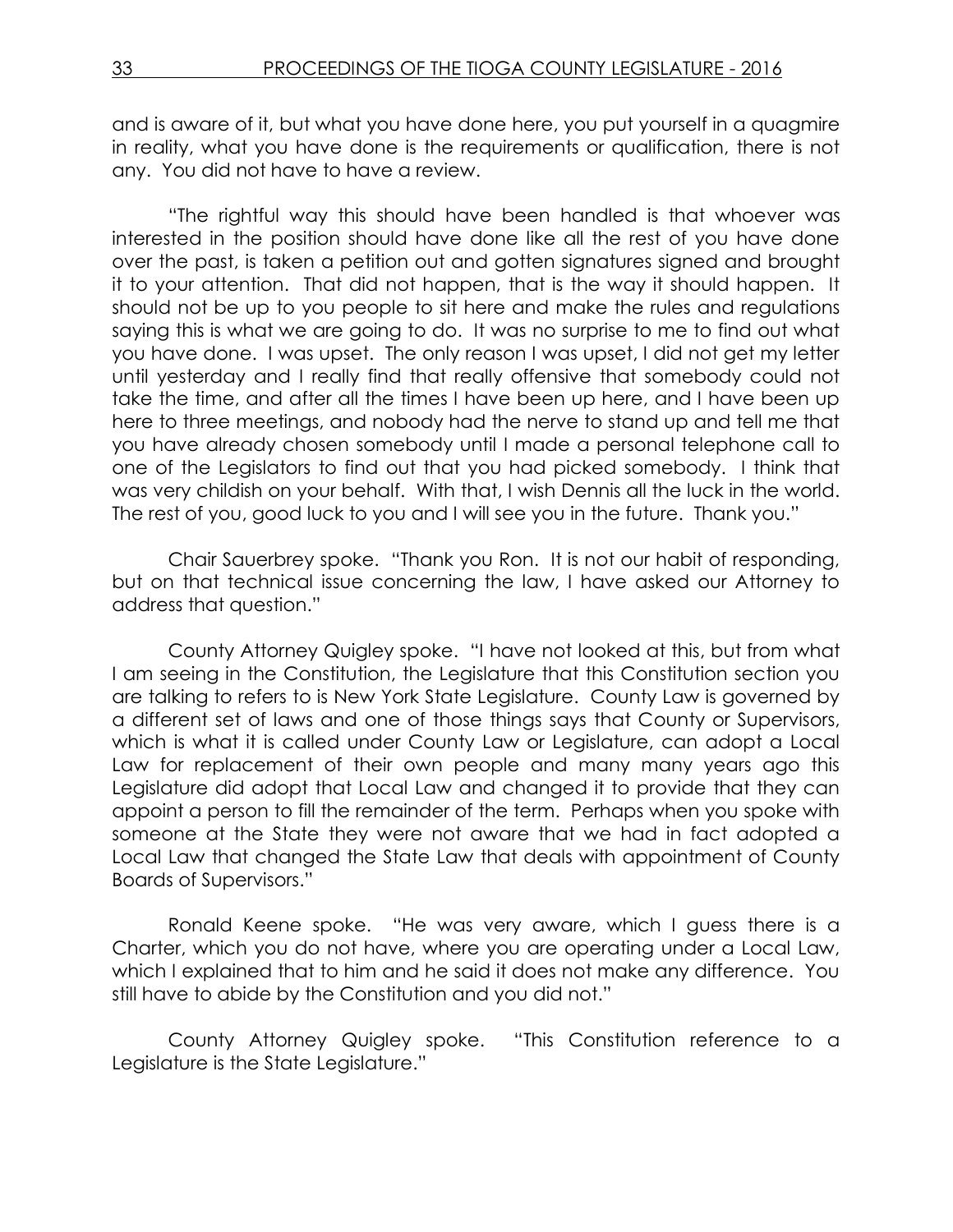Chair Sauerbrey spoke. "Let me assure you, we did our due diligence. We called the Board of Elections and we have referred to our Attorney. Believe me, we do not want to have to go through this process. This is a sad process losing a Legislator. We would much rather have the people elect them and we hope that next time they will go through that. We do not like to do this. This is unfortunate circumstances."

Legislator Monell made a motion to approve the minutes of January 4 and 12, 2016, seconded by Legislator Mullen, and carried.

Chair Sauerbrey abolished the Explore Long-Term Options for Mental Health Committee effective February 9, 2016.

Chair Sauerbrey stated that all Legislative Committees met this month and the minutes are or will be on file with the Clerk of the Legislature.

Chair Sauerbrey announced the following revised Standing Committees of the County Legislature of the County of Tioga for 2016 as follows:

|                                                                               | Chairman          |                 |            |            |
|-------------------------------------------------------------------------------|-------------------|-----------------|------------|------------|
| 1. County Clerk,<br>Historian.<br><b>Real Property</b><br>Veterans/Elections, | <b>Huttleston</b> | Sullivan        | Mullen     | Standinger |
| 2. Economic<br>Development/<br>Planning/Tourism/<br>Agriculture               | Weston            | Roberts         | Hollenbeck | Mullen     |
| 3. Finance/Legal &<br>Safety                                                  | <b>Monell</b>     | All Legislators |            |            |
| 4. Information<br>Technology                                                  | Sullivan          | Roberts         | Monell     | Huttleston |
| 5. Legislative<br>Worksessions/<br>Legislative support                        | Sauerbrey         | All Legislators |            |            |
| 6. Health & Human<br>Services                                                 | Standinger        | Sullivan        | Mullen     | Monell     |
| 7. Public Safety/<br>Probation & DWI                                          | Mullen            | Hollenbeck      | Weston     | Standinger |
| 8. Public Works/<br>Capital Projects                                          | <b>Roberts</b>    | Sullivan        | Huttleston | Weston     |
| 9. Personnel/ADA                                                              | <b>Hollenbeck</b> | Monell          | Weston     | Standinger |

## *STANDING COMMITTEES OF THE COUNTY LEGISLATURE OF THE COUNTY OF TIOGA FOR 2016*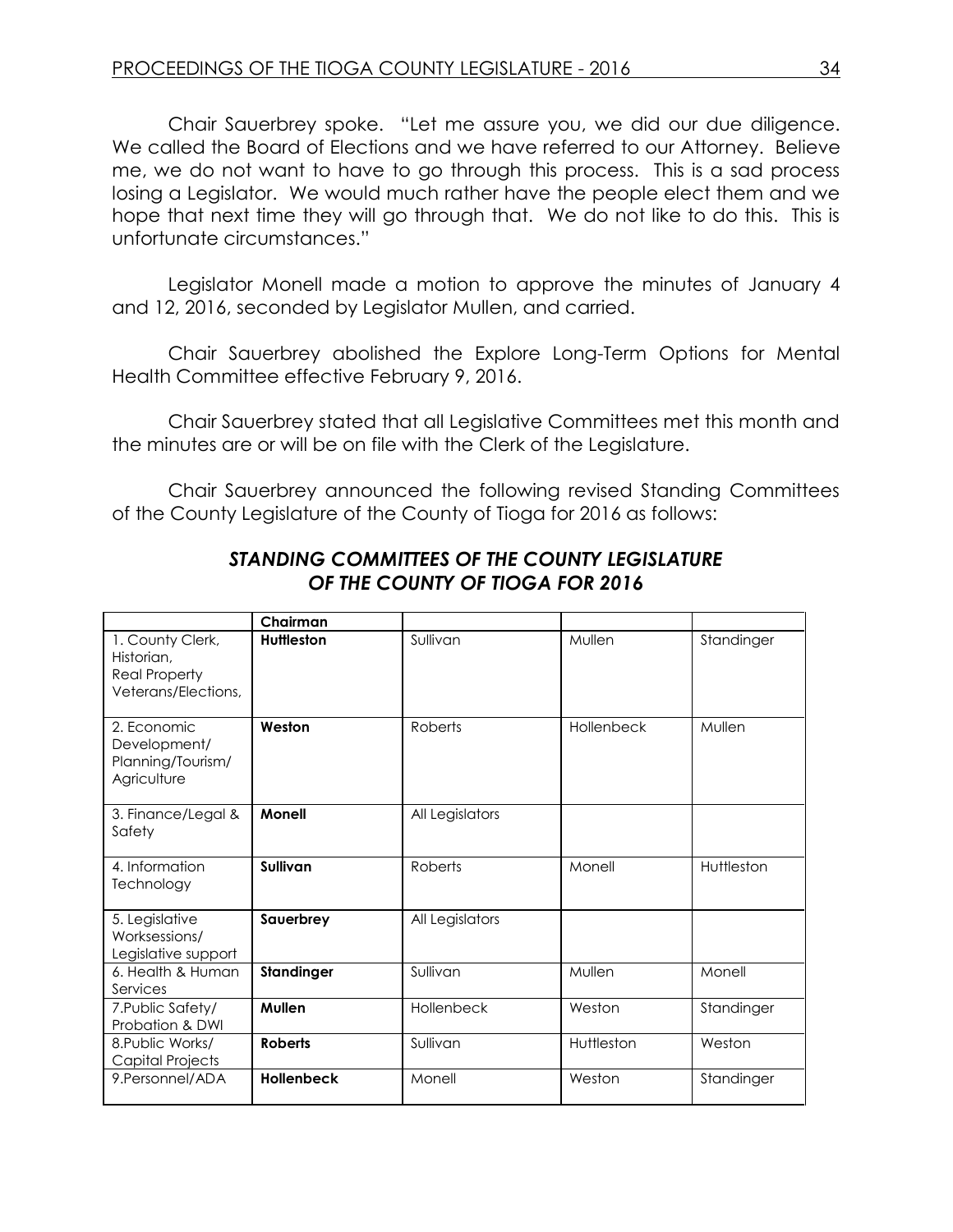Legislator Weston moved for the adoption of the following resolution, seconded by Legislator Hollenbeck.

| REFERRED TO:         | ED&P LEGISLATIVE COMMITTEE                                       |
|----------------------|------------------------------------------------------------------|
| RESOLUTION NO. 25-16 | RECOMMEND MEMBERS TO THE SUSQUEHANNA<br>HERITAGE AREA COMMISSION |

WHEREAS: Per resolution 98-15, the Tioga County Legislature resolved that the Economic Development and Planning Committee recommend designees for the Municipal Representative and also the Advisory Board Member on the Susquehanna Heritage Area Commission for the term of office of the County Legislative Chair who appoints said persons; and

WHEREAS: Currently Rebecca Maffei, Tioga County Tourism Office Director, and Bryant Myers, Economic Development Specialist have been serving as the two (2) SHA Commission members; and

WHEREAS: Bryant Myers is no longer employed by Tioga County; and

WHEREAS: Brittany Woodburn has been hired to fill the Economic Development Specialist position; therefore be it

RESOLVED: That the Economic Development and Planning Committee recommend Rebecca Maffei, Tioga County Tourism Office Director as the Municipal Representative and Brittany Woodburn, Economic Development Specialist as the Advisory Board member on the Susquehanna Heritage Area Commission for the term of office of the County Legislative Chair who appoints said person.

ROLL CALL VOTE

Yes – Legislators Weston, Hollenbeck, Huttleston, Monell, Mullen, Sauerbrey, Roberts, and Standinger.

No – None.

Absent – Legislator Sullivan.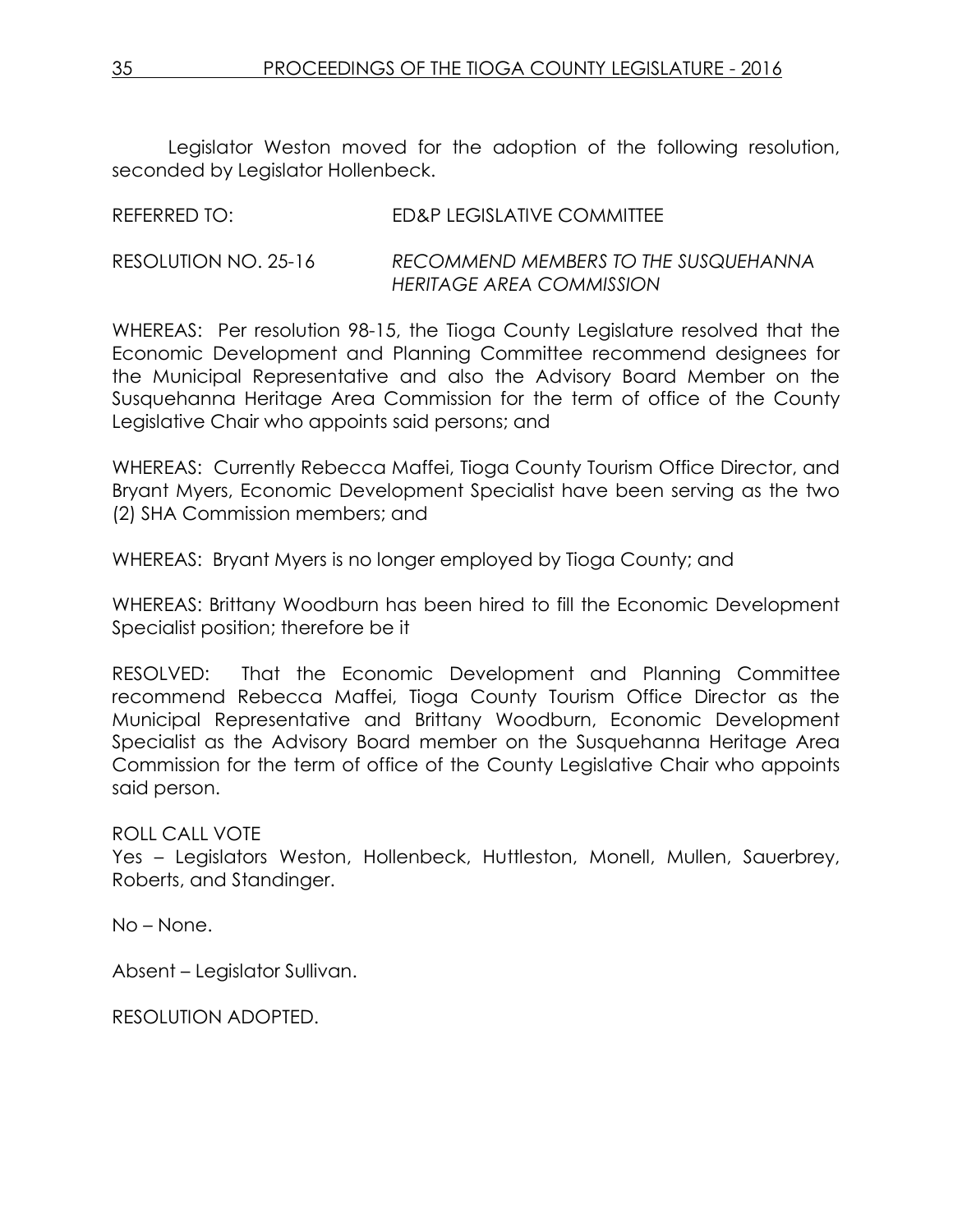Legislator Weston moved for the adoption of the following resolution, seconded by Legislator Hollenbeck.

REFERRED TO: ED&P COMMITTEE

RESOLUTION NO. 26-16 *RE-APPOINT MEMBER TO THE TIOGA COUNTY LOCAL DEVELOPMENT CORPORATION (TCLDC)*

WHEREAS: The term of Tioga County Local Development Corporation member, Jon Ward, will expire as of March 31, 2016; and

WHEREAS: Jon Ward has expressed a desire for re-appointment to serve another term; therefore be it

RESOLVED: That the Tioga County Legislature hereby re-appoint Jon Ward for another three-year term of 4/1/16 – 3/31/19.

ROLL CALL VOTE Yes – Legislators Weston, Hollenbeck, Huttleston, Monell, Mullen, Sauerbrey, Roberts, and Standinger.

No – None.

Absent – Legislator Sullivan.

RESOLUTION ADOPTED.

Legislator Weston moved for the adoption of the following resolution, seconded by Legislator Hollenbeck.

REFERRED TO: ED&P COMMITTEE

RESOLUTION NO. 27-16 *RE-APPOINT MEMBER TO THE TIOGA COUNTY LOCAL DEVELOPMENT CORPORATION (TCLDC)*

WHEREAS: The term of Tioga County Local Development Corporation member, Marcia Kiechle, will expire as of March 31, 2016; and

WHEREAS: Marcia Kiechle has expressed a desire for re-appointment to serve another term; therefore be it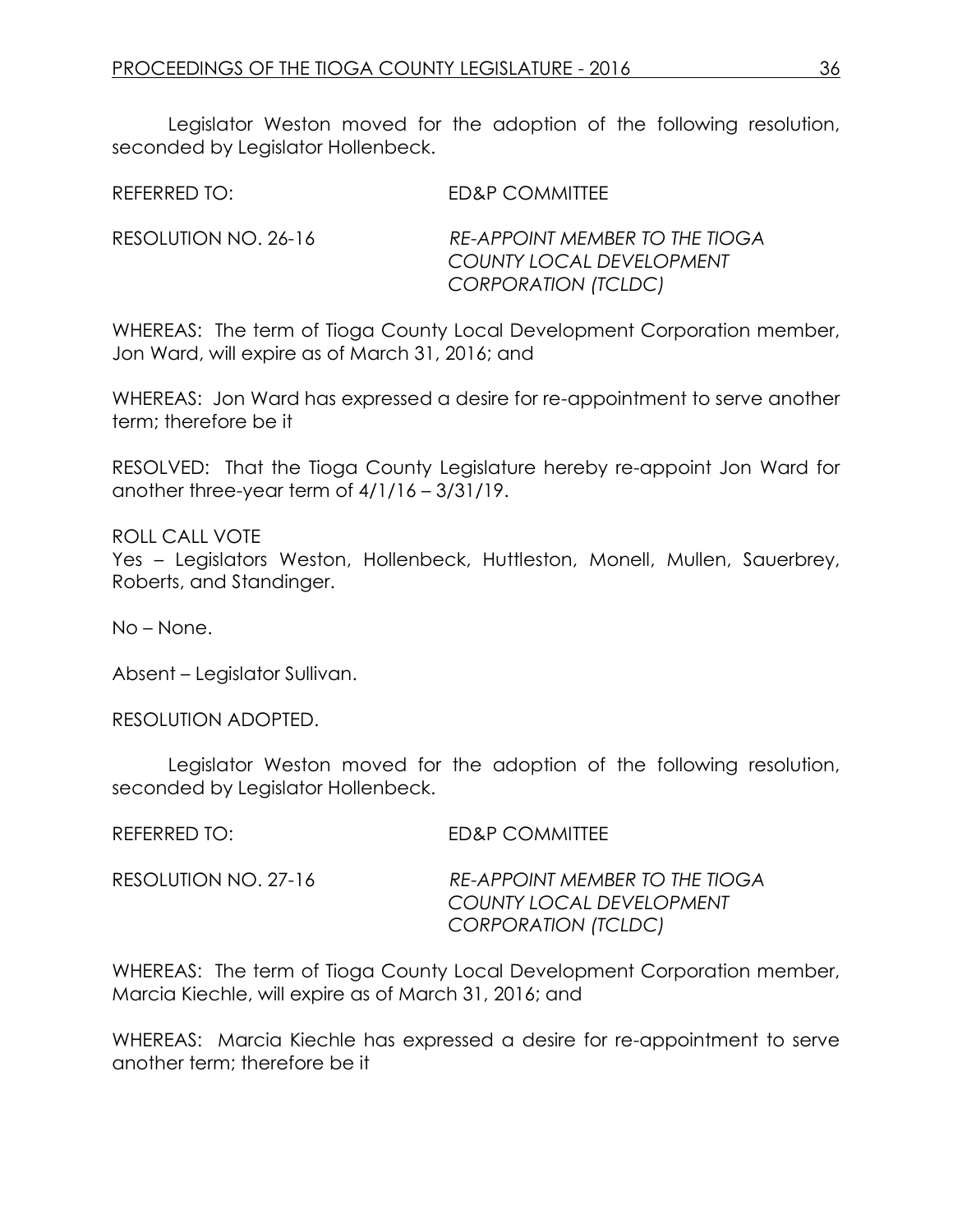RESOLVED: That the Tioga County Legislature hereby re-appoint Marcia Kiechle for another three-year term of 4/1/16 – 3/31/19.

ROLL CALL VOTE

Yes – Legislators Weston, Hollenbeck, Huttleston, Monell, Mullen, Sauerbrey, Roberts, and Standinger.

No – None.

Absent – Legislator Sullivan.

RESOLUTION ADOPTED.

Legislator Weston moved for the adoption of the following resolution, seconded by Legislator Monell.

| REFERRED TO:         | ED&P COMMITTEE                                                                           |
|----------------------|------------------------------------------------------------------------------------------|
| RESOLUTION NO. 28-16 | RE-APPOINT MEMBER TO THE TIOGA<br><b>COUNTY LOCAL DEVELOPMENT</b><br>CORPORATION (TCLDC) |

WHEREAS: The term of Tioga County Local Development Corporation member, Sandra Layman, will expire as of March 31, 2016; and

WHEREAS: Sandra Layman has expressed a desire for re-appointment to serve another term; therefore be it

RESOLVED: That the Tioga County Legislature hereby re-appoint Sandra Layman for another three-year term of 4/1/16 – 3/31/19.

ROLL CALL VOTE

Yes – Legislators Weston, Hollenbeck, Huttleston, Monell, Mullen, Sauerbrey, Roberts, and Standinger.

No – None.

Absent – Legislator Sullivan.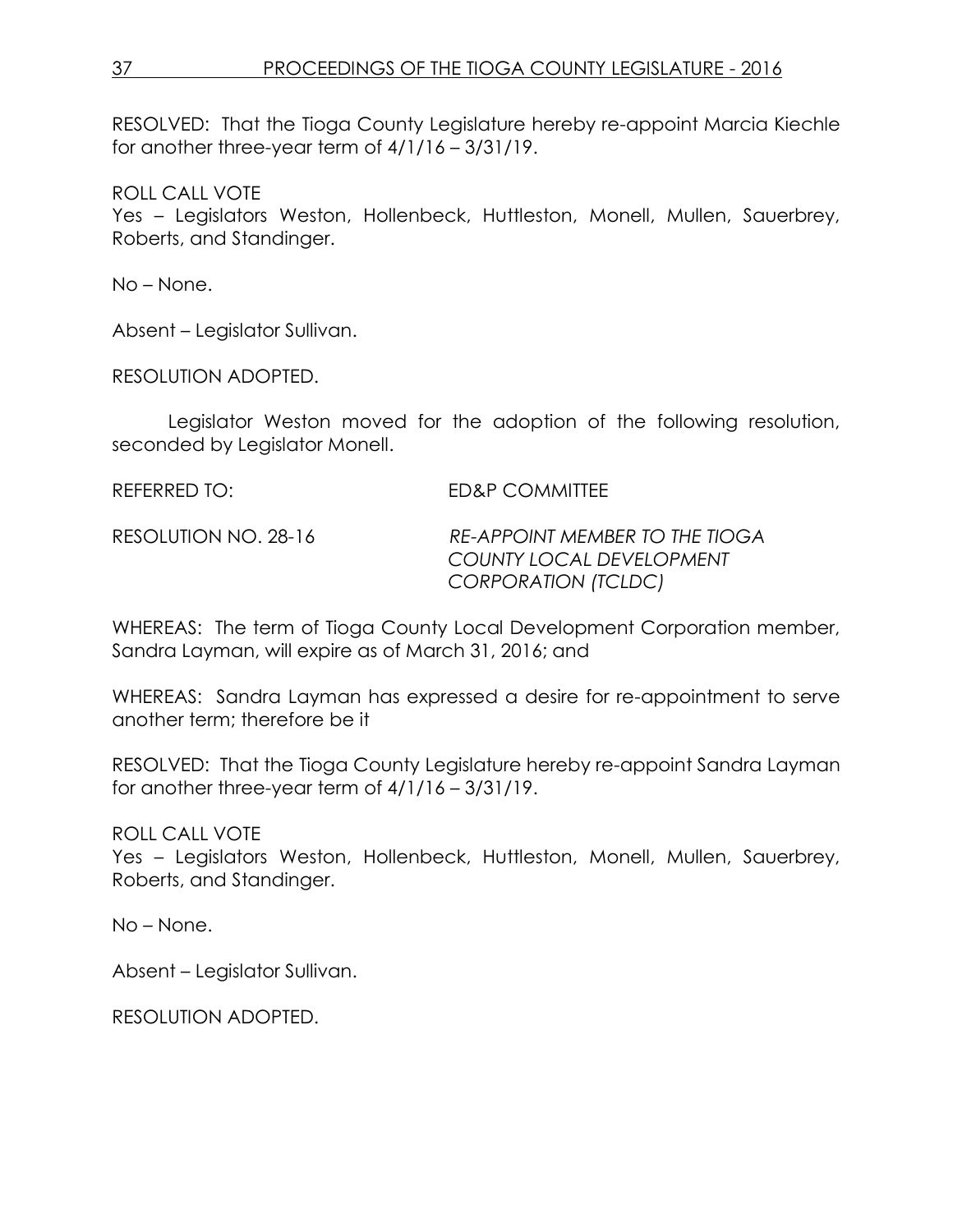Legislator Standinger moved for the adoption of the following resolution, seconded by Legislator Monell.

| REFERRED TO: | HEALTH & HUMAN SERVICES COMMITTEE                                                    |
|--------------|--------------------------------------------------------------------------------------|
|              | RESOLUTION NO. 29–16 APPOINT AND EXTEND YOUTH BOARD MEMBERS<br>TFRMS<br>YOUTH BUREAU |

WHEREAS: The Tioga County Youth Board is organized as an advisory body to the Tioga County Youth Bureau; and

WHEREAS: The purpose of the Youth Board is to carry out the provision of Section 95 of the General Municipal Law of the State of New York and Resolution No. 140 of 1981 of the Tioga County Legislature; and

WHEREAS: The Tioga County Youth Board Bylaws provides for representatives to the Youth Board be appointed by the County Legislature; and

WHEREAS: The County Legislature previously appointed members to the Youth Board under Resolution No. 221-14 and vacancies exist; and

WHEREAS: The County Legislature previously appointed members to the Youth Board under Resolution No. 58-12 and terms have expired; now therefore be it

RESOLVED: That the following listed representatives be appointed as a member of the Tioga County Youth Board with the corresponding term of office consistent with the requirement of staggered rotation; and that the following listed representatives terms be extended as follows:

TERM

|                                      | <b>ICKIVI</b>             |
|--------------------------------------|---------------------------|
| Whitney Bauer (Replacing Petrea Rae) | $01/01/2016 - 12/31/2019$ |
| Jessica Hobler (Extending Term)      | $01/01/2016 - 12/31/2019$ |
| Kathleen Clark (Extending Term)      | $01/01/2016 - 12/31/2019$ |

ROLL CALL VOTE

Yes – Legislators Weston, Hollenbeck, Huttleston, Monell, Mullen, Sauerbrey, Roberts, and Standinger.

No – None.

Absent – Legislator Sullivan.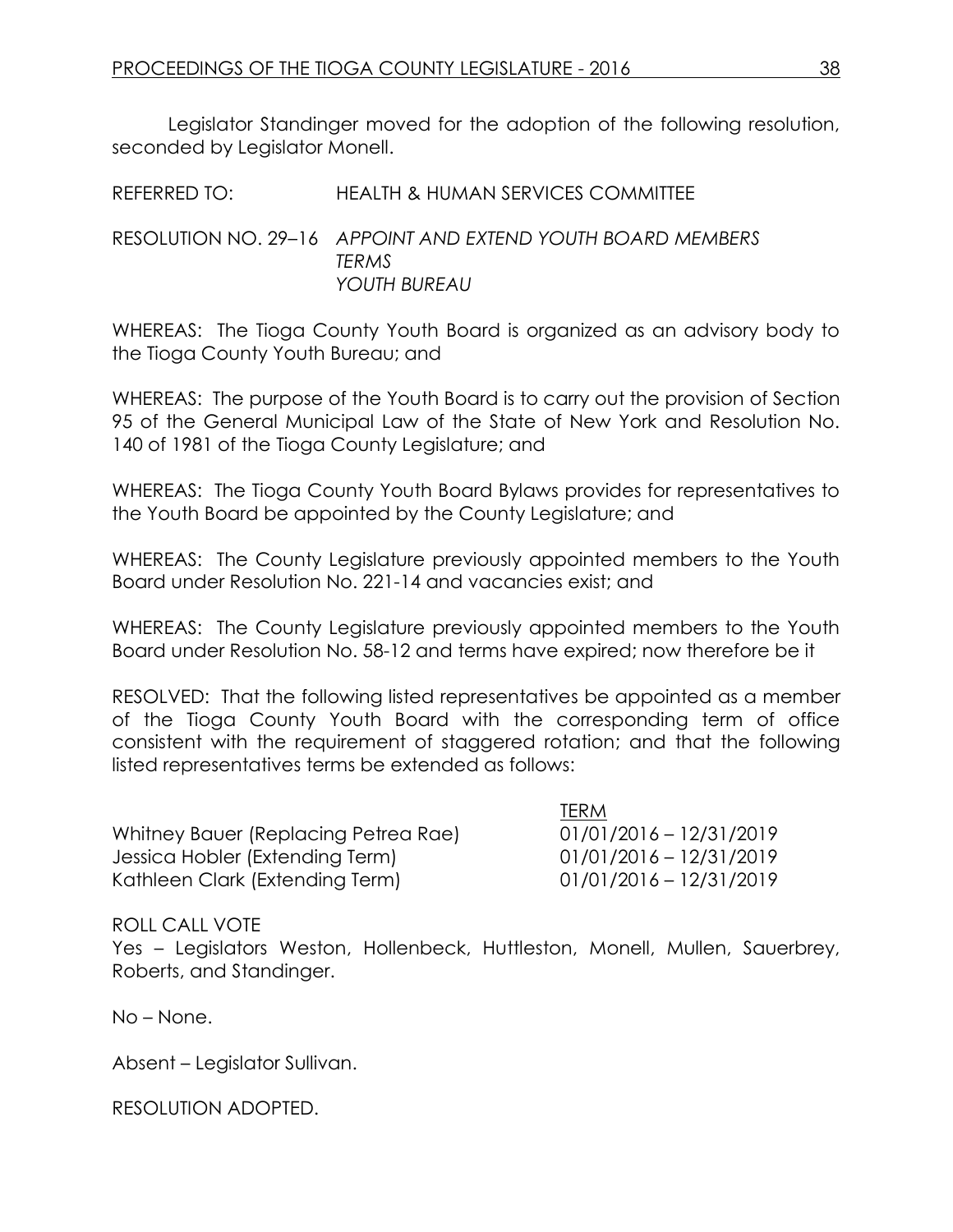Legislator Monell moved for the adoption of the following resolution, seconded by Legislator Hollenbeck.

|                      | <del>▏▎▎▚▘░▎▝░▁▁▎▂▁░</del> ▘░∟░░▁░▘▞▞▓▞▓▎▎▏▁▁                               |
|----------------------|-----------------------------------------------------------------------------|
| RESOLUTION NO. 30-16 | AUTHORIZE DRAW-DOWN FOR<br>FINANCIAL MANAGEMENT ACCOUNTING<br>SYSTEM (FMAS) |
|                      |                                                                             |

REFERRED TO: FINANCE/LEGAL COMMITTEE

WHEREAS: Tioga County established a Financial Management Accounting System (FMAS) Capital Reserve Account; and

WHEREAS: Tioga County is incurring expenses from Tyler Technologies, Inc. for services to implement the Financial Management Accounting System; therefore be it

RESOLVED: That the Tioga County Legislature authorizes the Chief Accountant/Budget Officer and Tioga County's Project Manager to transfer funds out of the Financial Management Accounting System (FMAS) Capital Reserve Account H878.08 into the dedicated FMAS Capital Account H1325.21 for 2016 as a drawdown to fund the following:

Tyler Services (implementation days, implementation costs, purchase of modules, dedicated consultants, Tyler Project Manager, forms, travel and hotel expenses, third party hardware and services, recurring fees, etc.)

2016 Drawdown \$300,000.00

ROLL CALL VOTE

Yes – Legislators Weston, Hollenbeck, Huttleston, Monell, Mullen, Sauerbrey, Roberts, and Standinger.

No – None.

Absent – Legislator Sullivan.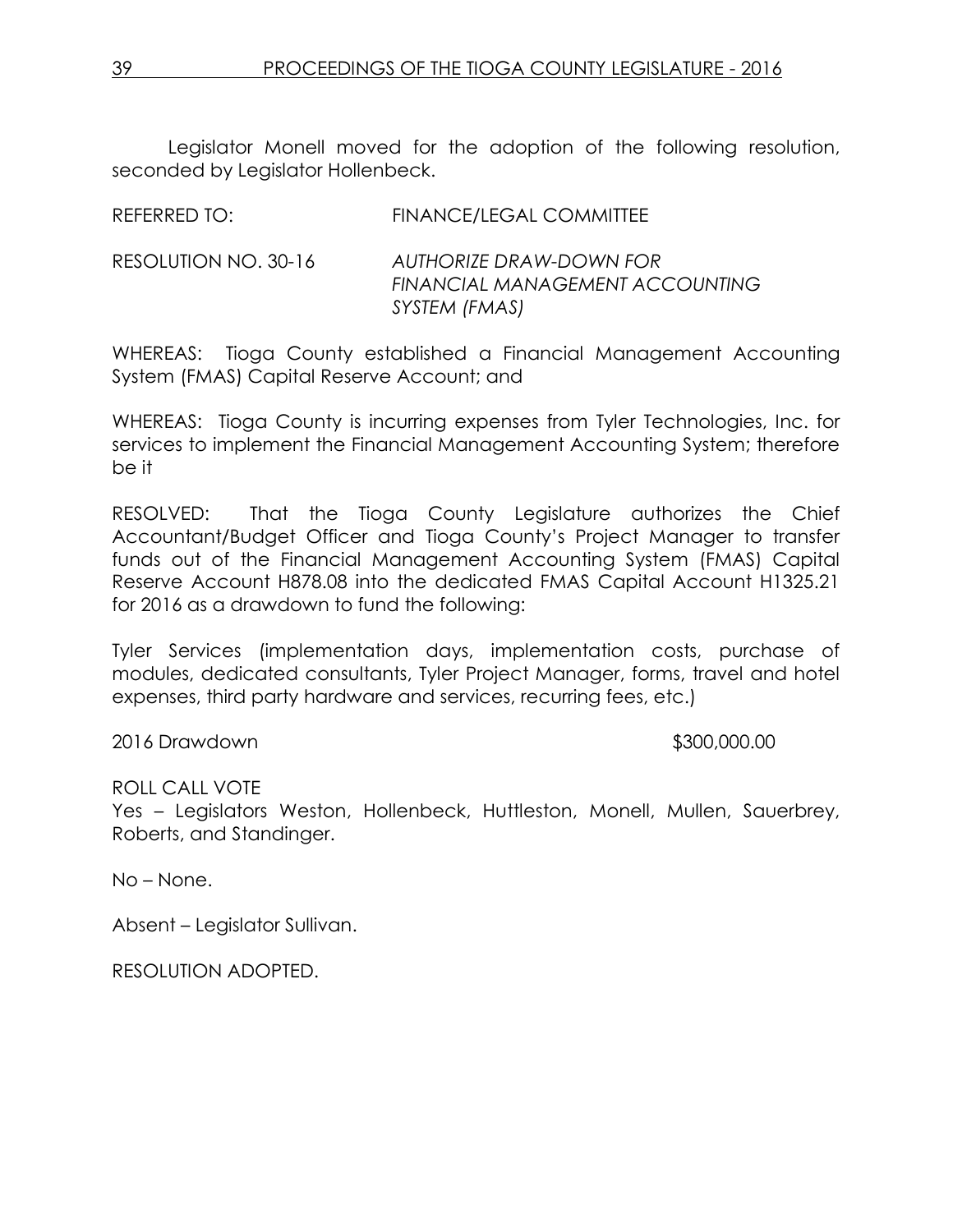Legislator Weston moved for the adoption of the following resolution, seconded by Legislator Monell.

| <b>REFERRED TO:</b>  | <b>PUBLIC SAFETY COMMITTEE</b><br><b>FINANCE COMMITTEE</b>                                                                |
|----------------------|---------------------------------------------------------------------------------------------------------------------------|
| RESOLUTION NO. 31-16 | <b>APPROPRIATION OF FUNDS</b><br>2015 HOMELAND SECURITY GRANT<br><b>MODIFY 2016 BUDGET</b><br><b>EMERGENCY MANAGEMENT</b> |

WHEREAS: The New York State Office of Homeland Security Program (SHSP) has been awarded a grant of \$52,500 (contract #C973950) to the Tioga County Office of Emergency Management; and

WHEREAS: The grant will be used for the Dark Fiber Project which will connect county infrastructures; and

WHEREAS: Appropriation of funds requires legislative approval; therefore be it

RESOLVED: That the 2015 NYS Homeland Security Grant be appropriated as follows:

A3360.433565 Homeland Security 2015 Revenue \$52,500

A3360.520130 Homeland Security Grant– Equipment (Not Car)\$52,500

And be it further

RESOLVED: That the 2016 Emergency Management budget be modified to reflect the above changes.

ROLL CALL VOTE Yes – Legislators Weston, Hollenbeck, Huttleston, Monell, Mullen, Sauerbrey, Roberts, and Standinger.

No – None.

Absent – Legislator Sullivan.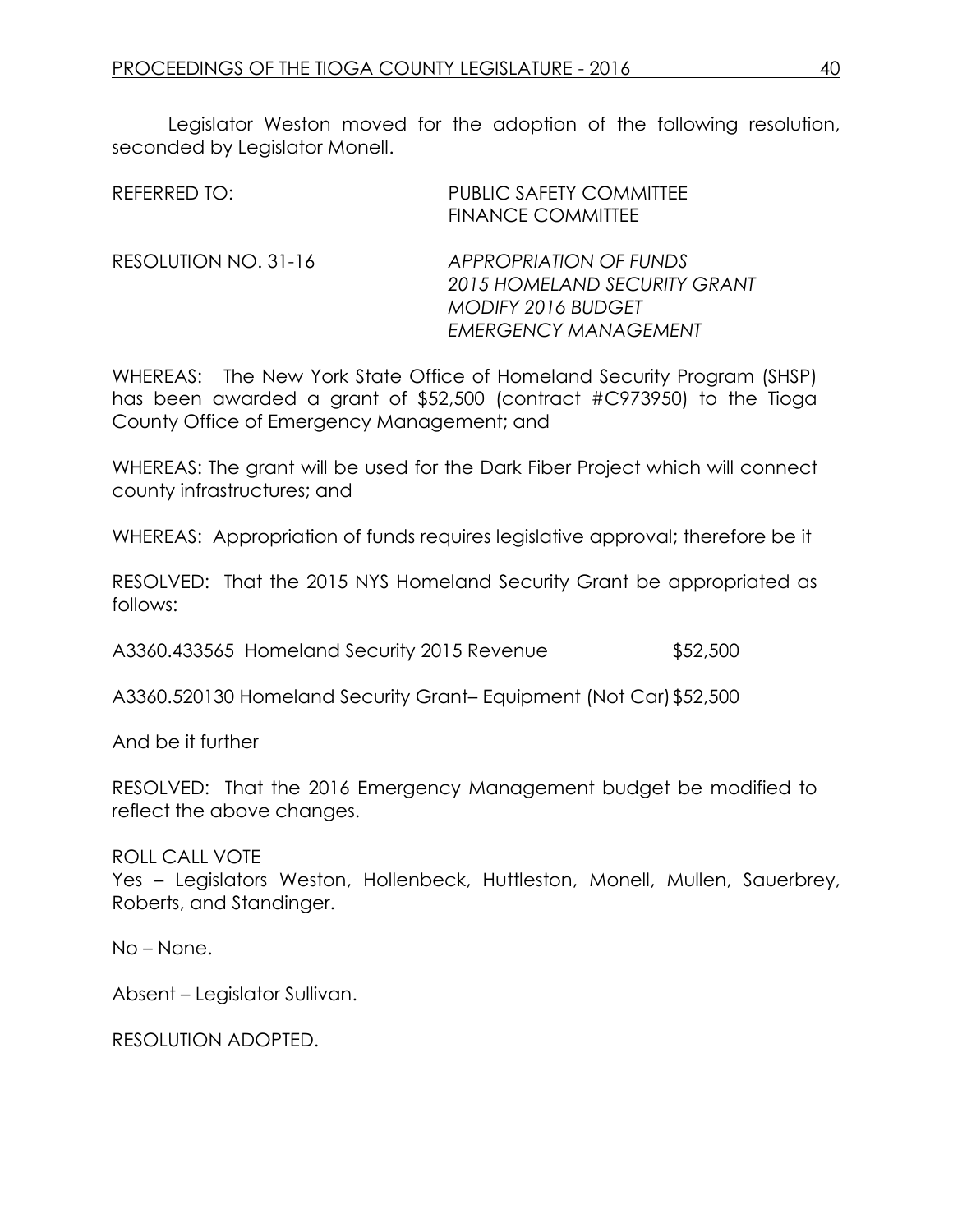Legislator Weston moved for the adoption of the following resolution, seconded by Legislator Monell.

REFERRED TO: PUBLIC SAFETY COMMITTEE FINANCE COMMITTEE

RESOLUTION NO. 32-16 *FUND SHERIFF'S GRANT –NYS CHILD PASSENGER SAFETY GRANT* 

WHEREAS: The Sheriff's Office has been awarded a NYS Child Passenger Safety Grant (CPS-2016-Tioga Co SO-00092-(054) in the amount of \$1,500; and

WHEREAS: This funding now needs to be appropriated; therefore be it

RESOLVED: That the NYS Child Passenger Safety Grant be appropriated as follows:

|  | Expense Account: A3110.520130 Equipment (Not Car) | \$1,500 |
|--|---------------------------------------------------|---------|
|--|---------------------------------------------------|---------|

State Aid Revenue Account: A3110.433960 \$1,500

ROLL CALL VOTE

Yes – Legislators Weston, Hollenbeck, Huttleston, Monell, Mullen, Sauerbrey, Roberts, and Standinger.

No – None.

Absent – Legislator Sullivan.

RESOLUTION ADOPTED.

Legislator Weston moved for the adoption of the following resolution, seconded by Legislator Monell.

| REFERRED TO:         | <b>PUBLIC SAFETY COMMITTEE</b>                       |  |
|----------------------|------------------------------------------------------|--|
|                      | FINANCE COMMITTEE                                    |  |
| RESOLUTION NO. 33-16 | FUND SHERIFF'S GRANT-NYS<br><b>LEGISLATIVE GRANT</b> |  |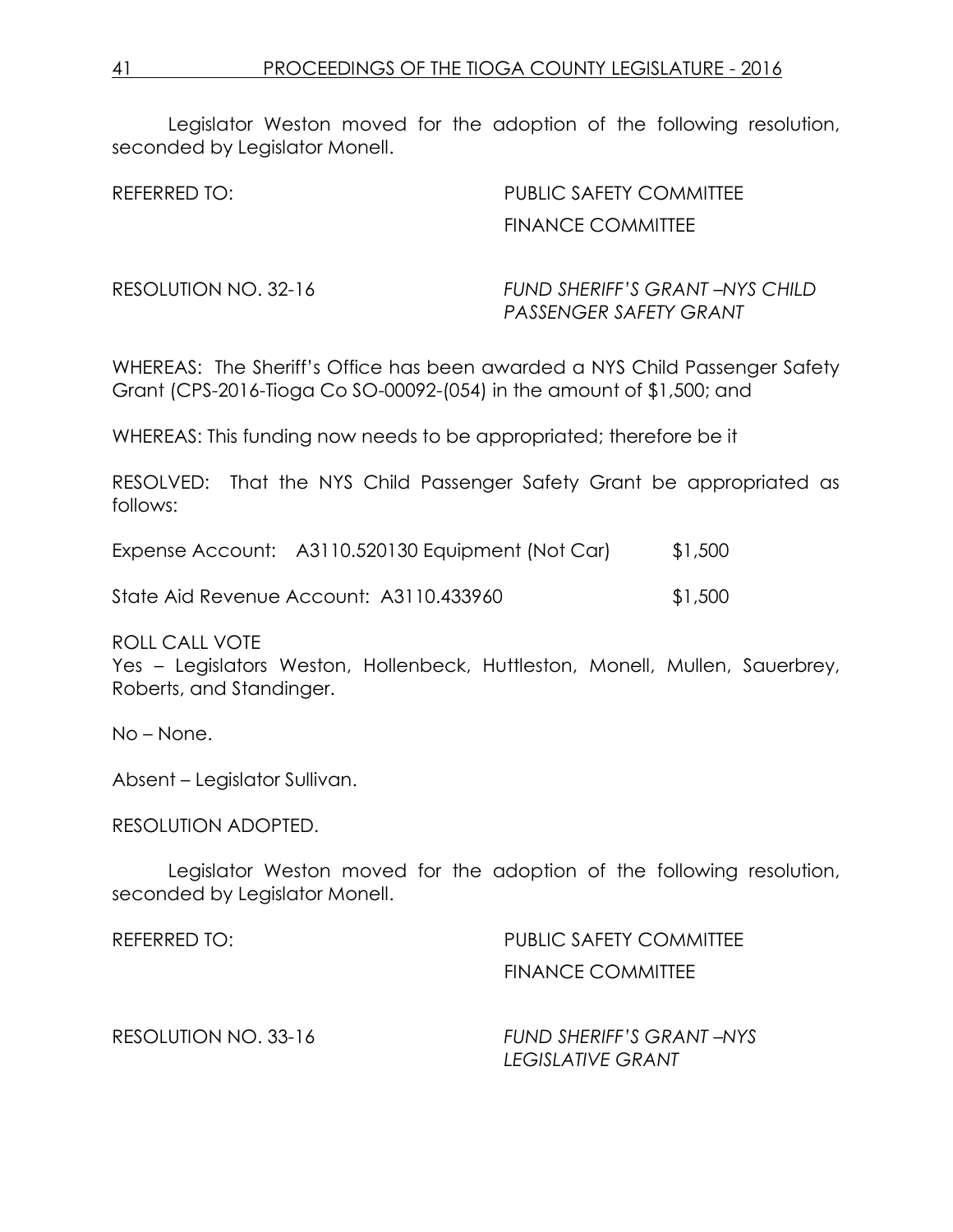WHEREAS: The Sheriff's Office has been awarded a NYS Legislative Grant (LG15101545) in the amount of \$10,000; and

WHEREAS: This funding now needs to be appropriated; therefore be it

RESOLVED: That the NYS Legislative Grant be appropriated as follows:

|  | Expense Account: A3110.520130 Equipment (Not Car) | \$10,000 |
|--|---------------------------------------------------|----------|
|--|---------------------------------------------------|----------|

State Aid Revenue Account: A3110.433952 \$10,000

ROLL CALL VOTE

Yes – Legislators Weston, Hollenbeck, Huttleston, Monell, Mullen, Sauerbrey, Roberts, and Standinger.

No – None.

Absent – Legislator Sullivan.

RESOLUTION ADOPTED.

Legislator Weston moved for the adoption of the following resolution, seconded by Legislator Monell.

REFERRED TO: THE PUBLIC SAFETY COMMITTEE FINANCE COMMITTEE

RESOLUTION NO. 34-16 *FUND SHERIFF'S GRANT –NYS POLICE TRAFFIC SERVICES GRANT* 

WHEREAS: The Sheriff's Office has been awarded a NYS Police Traffic Services Grant (PTS-2016-Tioga Co SO-00117-(054) in the amount of \$12,915; and

WHEREAS: This funding now needs to be appropriated; therefore be it

RESOLVED: That the NYS Police Traffic Services Grant be appropriated as follows:

| Expense Account: A3110.510030 Overtime/Other | \$12,915 |
|----------------------------------------------|----------|
|                                              |          |

State Aid Revenue Account: A3110.433900 \$12,915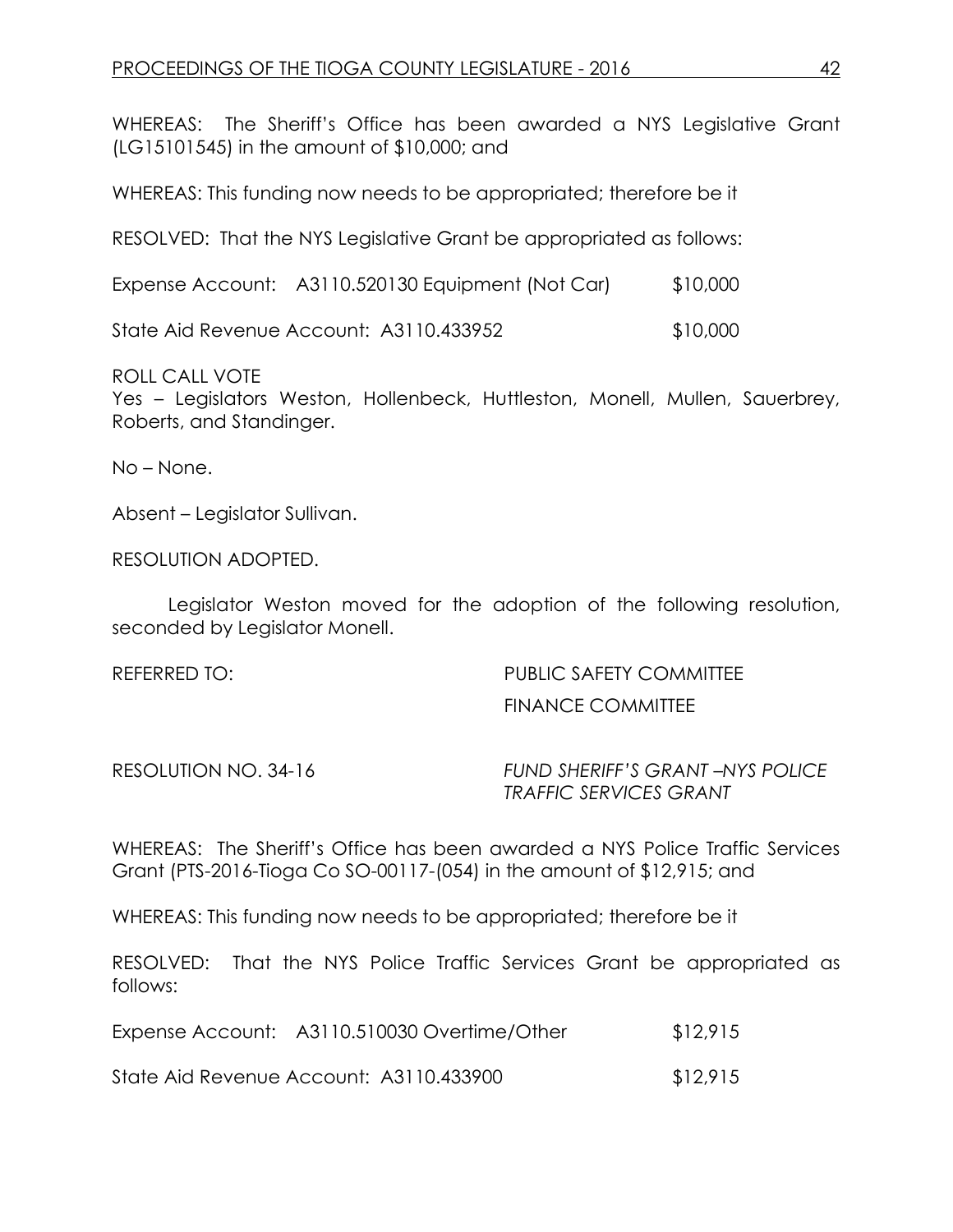Yes – Legislators Weston, Hollenbeck, Huttleston, Monell, Mullen, Sauerbrey, Roberts, and Standinger.

No – None.

Absent – Legislator Sullivan.

RESOLUTION ADOPTED.

Legislator Standinger moved for the adoption of the following resolution, seconded by Legislator Monell.

| REFERRED TO:         | HEALTH & HUMAN SERVICES COMMITTEE<br><b>FINANCE COMMITTEE</b> |
|----------------------|---------------------------------------------------------------|
| RESOLUTION NO. 35-16 | APPROPRIATION OF FUNDS<br><b>PUBLIC HEALTH</b>                |

WHEREAS: New York State Child Passenger Safety Program funding has been awarded to the Tioga County Public Health Department; and

WHEREAS: The funding is specifically designated for the purchase of program deliverables; and

WHEREAS: Appropriation of Funds requires Legislative approval; therefore be it

RESOLVED: That funding be appropriated as follows:

From:  $A4012$  434012 State Aid – Health Education  $$7,500$ 

To: A4012 540640 Health Education: Supplies \$7,500

ROLL CALL VOTE

Yes – Legislators Weston, Hollenbeck, Huttleston, Monell, Mullen, Sauerbrey, Roberts, and Standinger.

No – None.

Absent – Legislator Sullivan.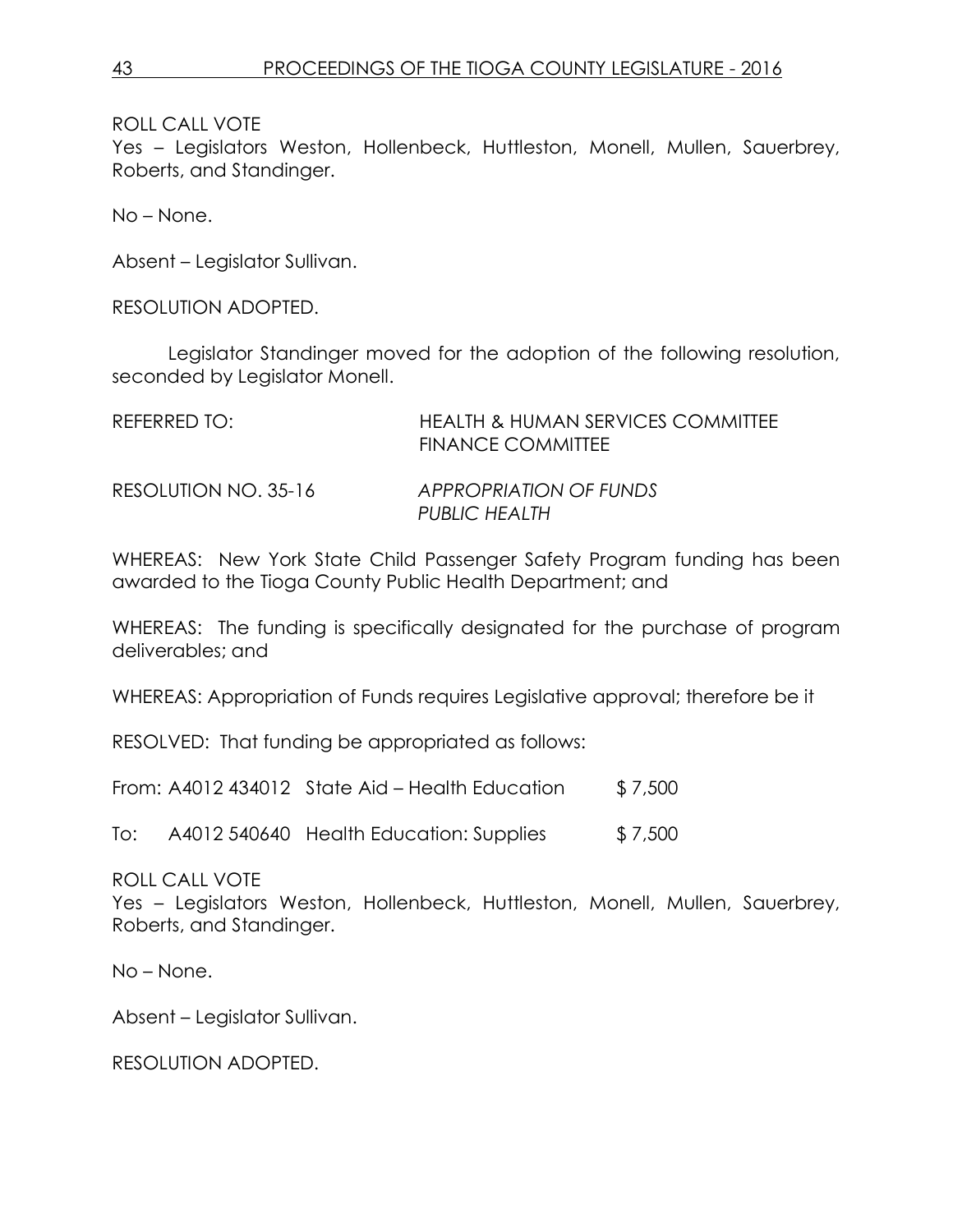Legislator Standinger moved for the adoption of the following resolution, seconded by Legislator Monell.

| REFERRED TO:         | HEALTH & HUMAN SERVICES COMMITTEE<br>FINANCE COMMITTEE |
|----------------------|--------------------------------------------------------|
| RESOLUTION NO. 36-16 | APPROPRIATION OF FUNDS<br>PUBLIC HEALTH                |

WHEREAS: New York State Highway Safety Program funding has been awarded to the Tioga County Public Health Department; and

WHEREAS: The funding is specifically designated for the purchase of program deliverables; and

WHEREAS: Appropriation of Funds requires Legislative approval; therefore be it

RESOLVED: That funding be appropriated as follows:

|     | From: A4012 434012 State Aid – Health Education | \$3,300 |
|-----|-------------------------------------------------|---------|
| To: | A4012 540640 Health Education: Supplies         | \$3,300 |

ROLL CALL VOTE

Yes – Legislators Weston, Hollenbeck, Huttleston, Monell, Mullen, Sauerbrey, Roberts, and Standinger.

No – None.

Absent – Legislator Sullivan.

RESOLUTION ADOPTED.

Legislator Monell moved for the adoption of the following resolution, seconded by Legislator Hollenbeck.

REFERRED TO: FINANCE/LEGAL COMMITTEE

RESOLUTION NO. 37-16 *TRANSFER OF FUNDS PURCHASE OF EQUIPMENT DISTRICT ATTORNEY*

WHEREAS: The District Attorney's Office has a need for two (2) outdoor surveillance cameras and software for investigations; and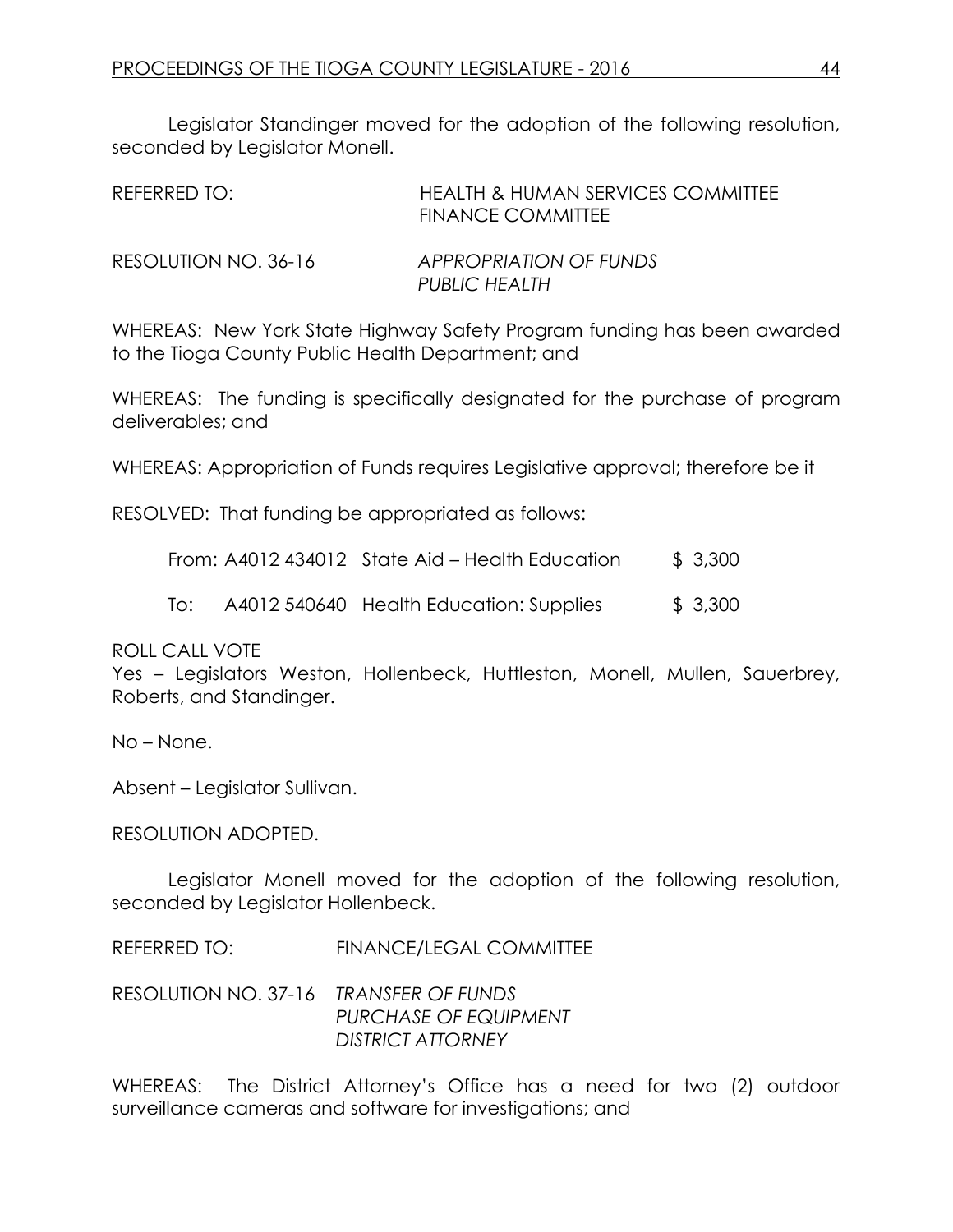WHEREAS: The District Attorney's budget does not have funds in their audio visual equipment account; therefore be it

RESOLVED: That the District Attorney be authorized to purchase two surveillance cameras and software and that the following sums be transferred from within the District Attorney's budget to cover the costs of the cameras and software:

From: A1165-540280 Investigations \$782.00

To: A1165-520020 Audio Visual Equipment \$782.00

ROLL CALL VOTE

Yes – Legislators Weston, Hollenbeck, Huttleston, Monell, Mullen, Sauerbrey, Roberts, and Standinger.

No – None.

Absent – Legislator Sullivan.

RESOLUTION ADOPTED.

Legislator Huttleston moved for the adoption of the following resolution, seconded by Legislator Standinger.

REFERRED TO: ADMINISTRATIVE SERVICES

RESOLUTION NO. 38-16 *AUTHORIZATION FOR BOARD OF ELECTIONS TO APPLY FOR GRANT FOR COMPACT FLASH CARDS* 

WHEREAS: The Federal Help Americans Vote Act (HAVA) of 2006 provided funds to compensate counties for expenses relating to transitioning from Lever to Electronic Voting systems; and

WHEREAS: New York State has held these funds in reserve until all counties had fully transitioned to the Electronic Voting system and just recently all counties complied; and

WHEREAS: The Electronic voting machines having been purchased as part of the Electronic Voting System have gone out of warranty; and

WHEREAS: State regulations require storage of voting information on specially approved compact flash storage cards; and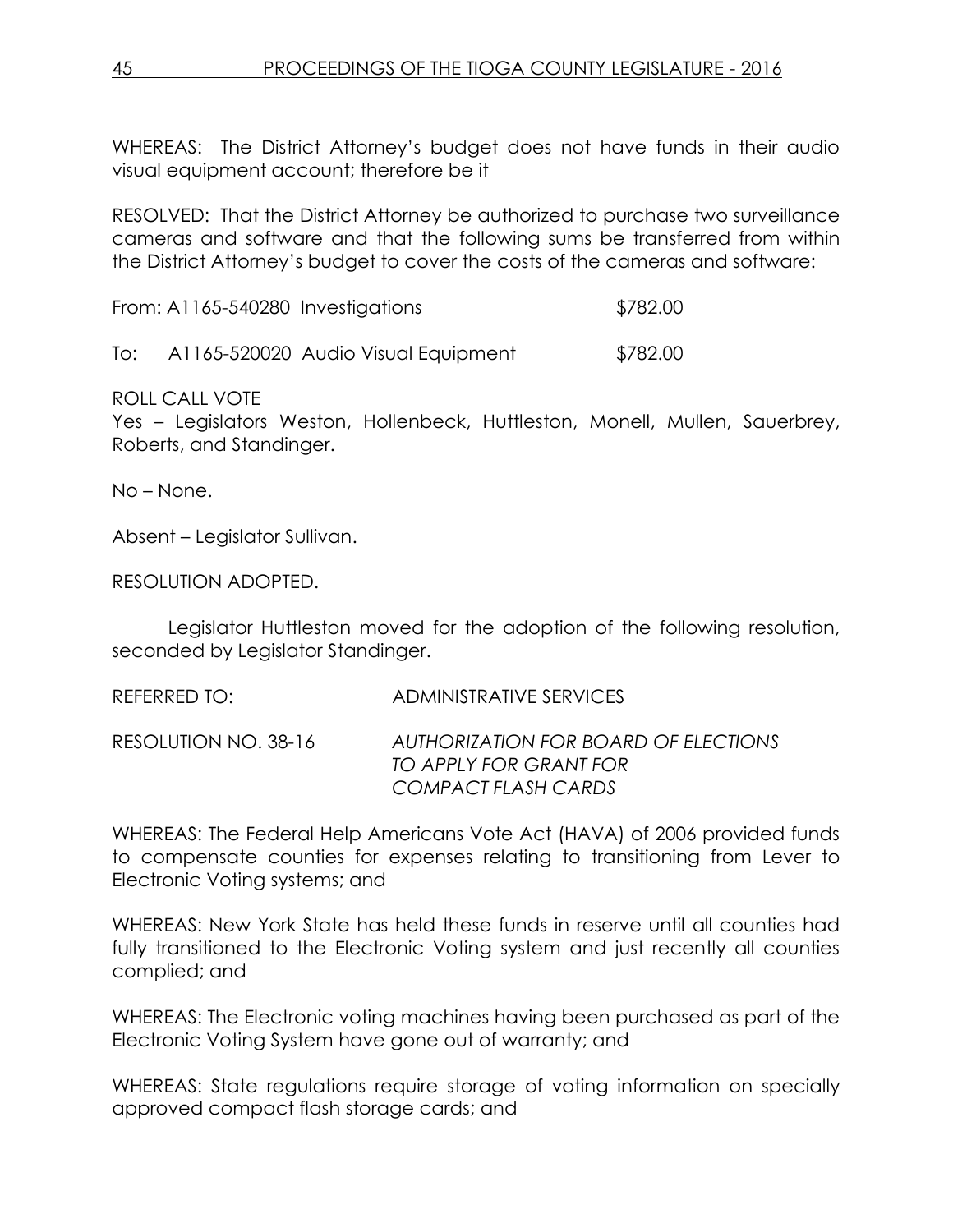WHEREAS: Dominion Voting Systems, the machine vendor has offered on the New York State Office of General Services (OGS) contract under Section 22300 (Voting Systems Services and Accessories) for a price of \$75.00 a piece. Tioga County has found the same quality item at another vendor for \$23.89 a piece, resulting in a savings of \$1,328.86; and

WHEREAS: The Tioga County Board of Elections is to receive a 100% reimbursement grant for the cost of the compact flash cards, which will be \$621.14; and

WHEREAS: Tioga County policy is for the Board of Elections to seek permission prior to submitting grant applications; and

WHEREAS: Federal regulations require the county purchase the item prior to reimbursement and submit proof of payment in the grant application; therefore be it

RESOLVED: That the Tioga County Board of Elections be given permission to apply for this grant; and be it further

RESOLVED: That the grant funding be applied as follows:

| From: Org A1450 Object 440890-Federal Aid-HAVA- | \$621.14 |
|-------------------------------------------------|----------|
|-------------------------------------------------|----------|

| To: | Org A1450 Object 540490-Election Expense- |  | \$621.14 |
|-----|-------------------------------------------|--|----------|
|-----|-------------------------------------------|--|----------|

### ROLL CALL VOTE

Yes – Legislators Weston, Hollenbeck, Huttleston, Monell, Mullen, Sauerbrey, Roberts, and Standinger.

No – None.

Absent – Legislator Sullivan.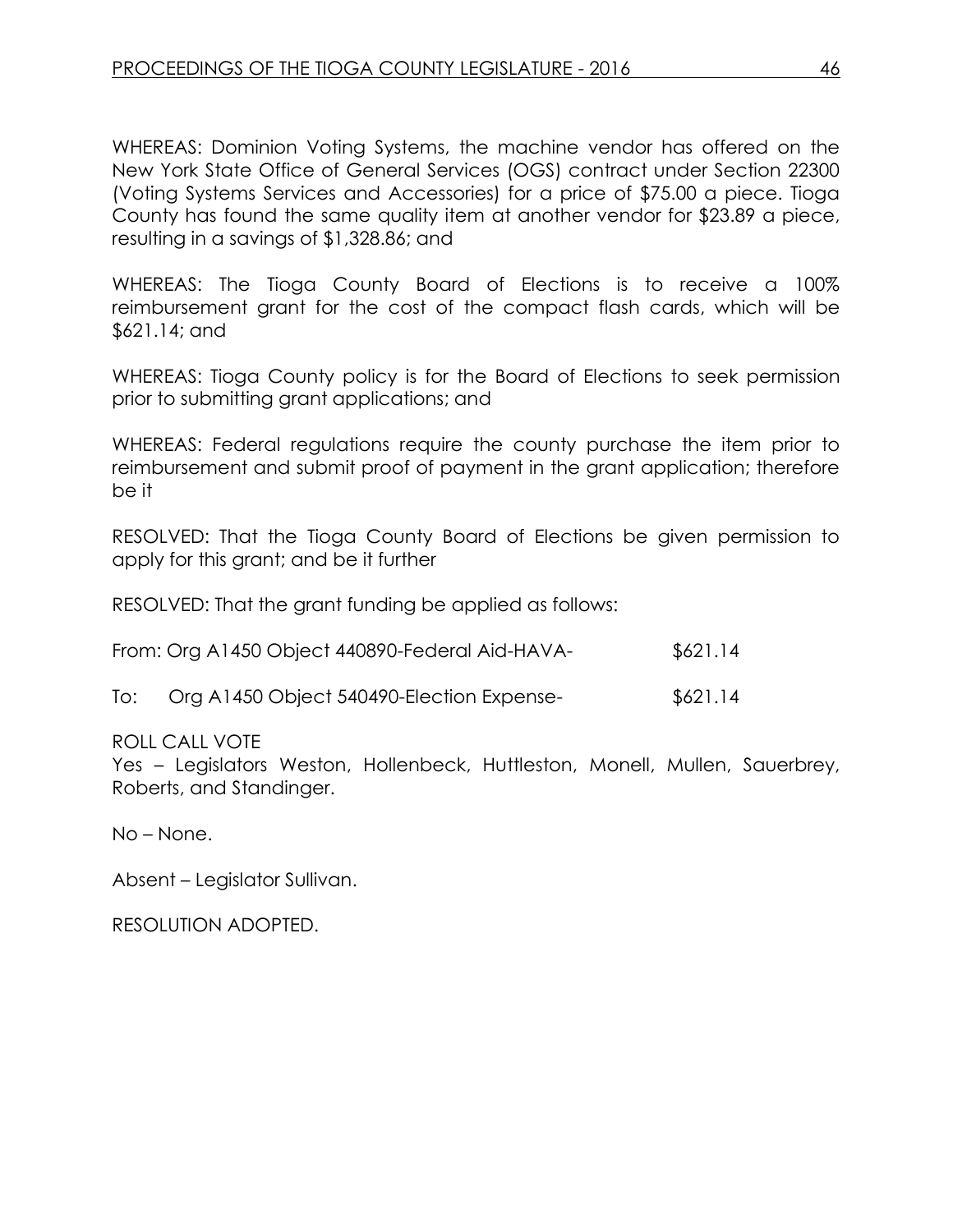Legislator Huttleston moved for the adoption of the following resolution, seconded by Legislator Standinger.

REFERRED TO: ADMINISTRATIVE SERVICES

RESOLUTION NO. 39-16 *AUTHORIZATION FOR BOARD OF ELECTIONS TO APPLY FOR GRANT FOR AUDIO VISUAL TRAINING EQUIPMENT* 

WHEREAS: The Federal Help Americans Vote Act (HAVA) of 2006 provided funds to compensate counties for expenses relating to transitioning from Lever to Electronic Voting systems; and

WHEREAS: New York State has held these funds in reserve until all counties had fully transitioned to the Electronic Voting system and just recently all counties complied; and

WHEREAS: Under HAVA Title II Section 251 CFDA # 90.401 to which Tioga County is entitled to up to a \$1,897.07 grant, the authorization for which will expire soon; and

WHEREAS: The Tioga County Board of Elections is to receive a 95% reimbursement grant for the cost of an audio-visual equipment setup to facilitate and enhance training of poll inspectors which will be \$1,867.16; and

WHEREAS: Tioga County protocol is for the Board of Elections to seek permission prior to submitting grant applications; and

WHEREAS: Federal regulations require the county purchase the item prior to reimbursement and submit proof of payment in the grant application; therefore be it

RESOLVED: That the Tioga County Board of Elections shall be given permission to apply for this grant; and be it further

RESOLVED: That the grant funding be applied as follows:

| From: Org A1450 Object 439060-State Aid Elections | \$1,773.80 |
|---------------------------------------------------|------------|
|                                                   |            |

To: Org A1450 Object 520060-Computer- \$1,867.16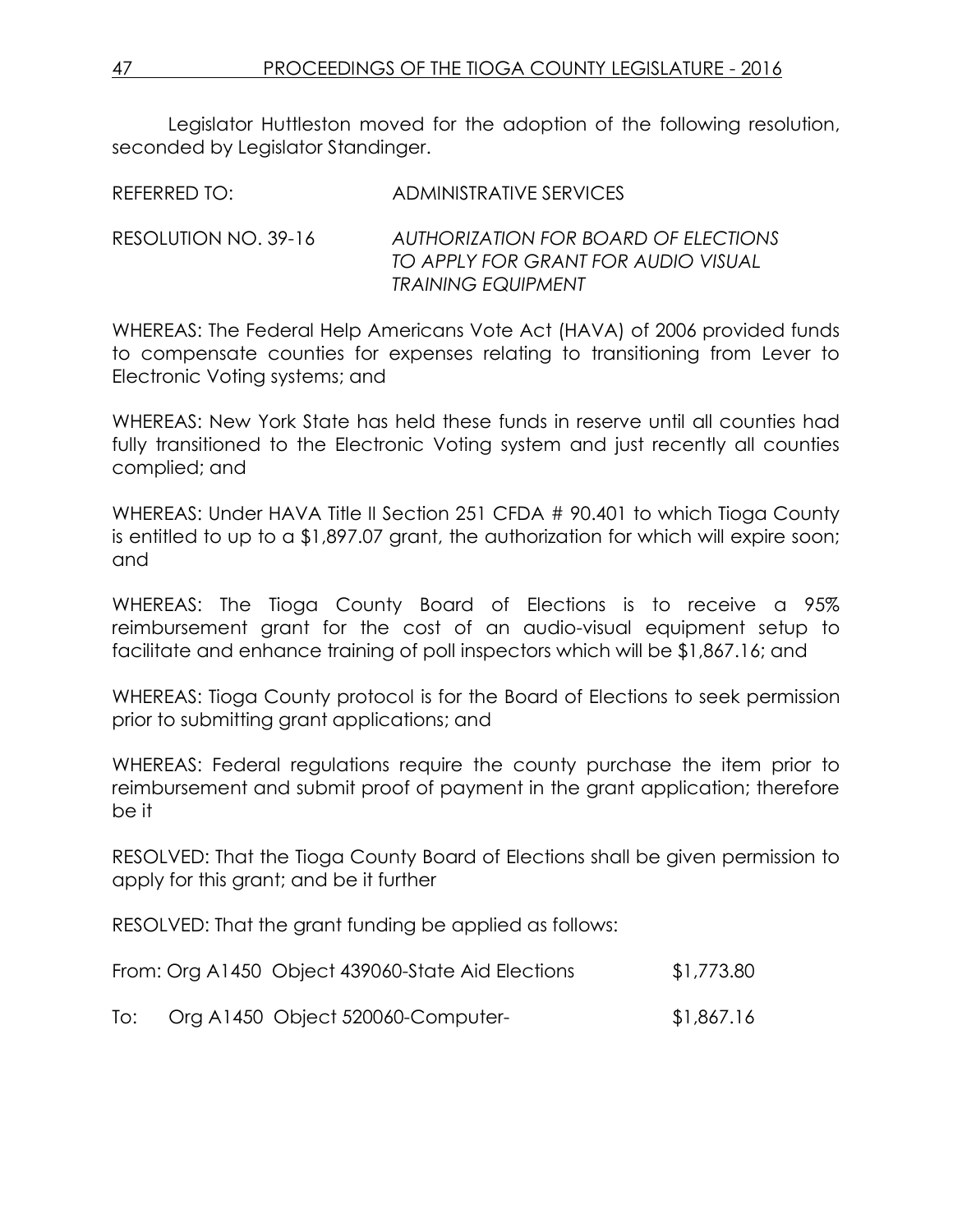Yes – Legislators Weston, Hollenbeck, Huttleston, Monell, Mullen, Sauerbrey, Roberts, and Standinger.

No – None.

Absent – Legislator Sullivan.

RESOLUTION ADOPTED.

Legislator Roberts moved for the adoption of the following resolution, seconded by Legislator Monell.

REFERRED TO: PUBLIC WORKS **FINANCE** 

RESOLUTION NO. 40-16 *RE-ESTABLISH PRIOR YEAR*

*PUBLIC WORKS PROJECTS*

WHEREAS: Prior year Public Works Capital Bridge Projects and Capital Equipment Request need to be re-established for the remaining unspent balance as of year-end 2015 for purchase or completion in 2016; therefore be it

RESOLVED: That the following accounts and amounts be re-established:

| <b>Bridge Projects</b>   |                                                        | <b>BIN</b> | <b>Amt to Establish</b> |
|--------------------------|--------------------------------------------------------|------------|-------------------------|
|                          |                                                        |            |                         |
|                          | H5110 54002 H1306 Ellis Creek Road                     | 3334900    | \$<br>50,000.00         |
|                          | H5110 54002 H1401 Ellis Creek Road                     | 3334880    | \$<br>452,806.27        |
|                          | H5110 54002 H1408 Coddington Rd                        | 3335100    | \$<br>758,810.89        |
|                          | H5110 54002 H1409 Glenn Road                           | 3335320    | \$<br>609,204.89        |
|                          | H <sub>5</sub> 110 54002 H <sub>1410</sub> Blewer Road | 2218580    | \$<br>600,000.00        |
|                          | H5110 54002 H1501 Halsey Valley                        | 3334990    | \$<br>695,240.69        |
|                          | H5110 54002 H1502 Halsey Valley                        | 3335000    | \$<br>520,000.00        |
|                          | H5110 54002 H1503 Oak Hill Road                        | 3334940    | \$<br>394,030.00        |
| <b>Capital Equipment</b> |                                                        |            |                         |
| H1620 520923             | <b>Standby Generator</b>                               |            | \$<br>150,000.00        |
| And be it further        |                                                        |            |                         |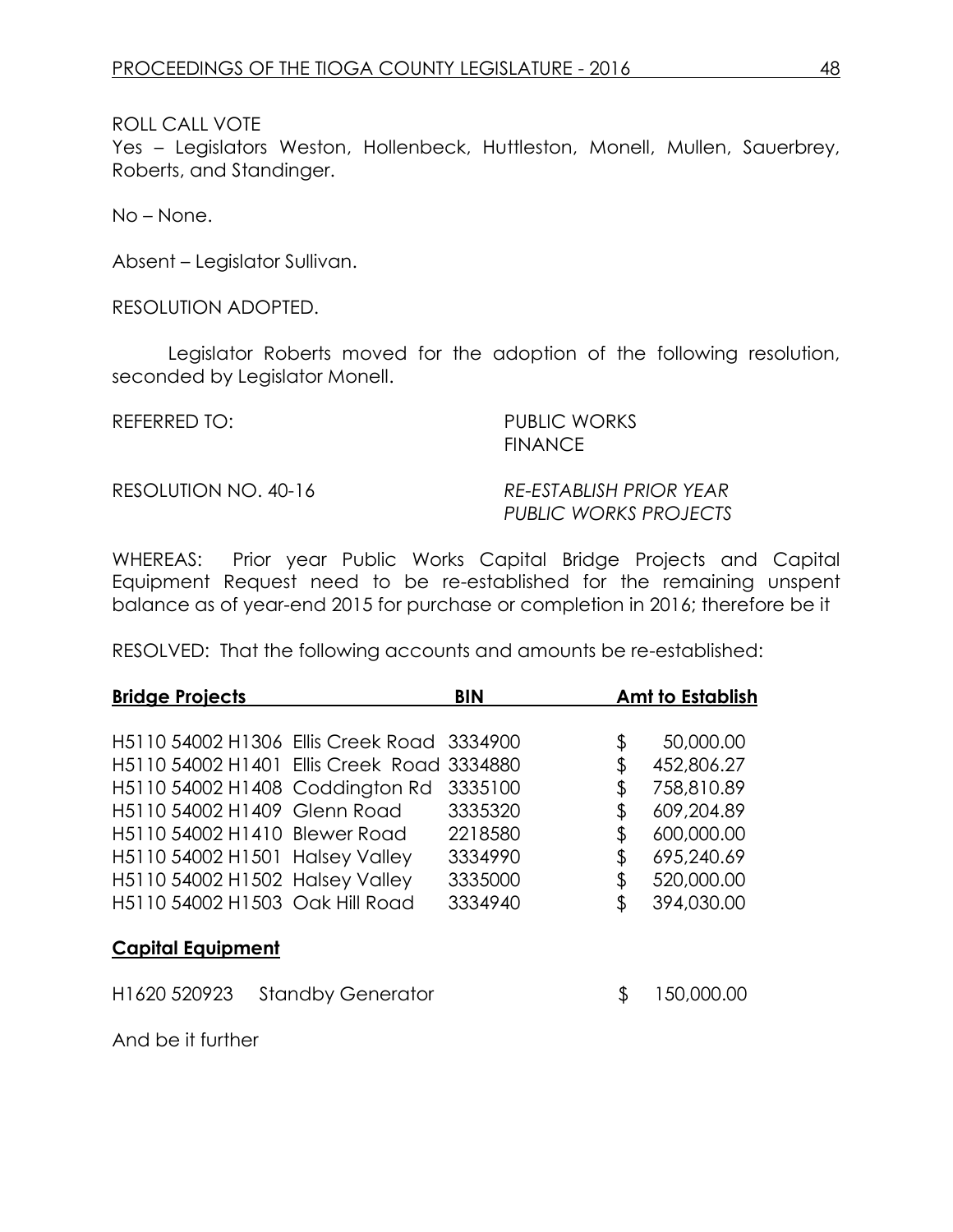RESOLVED: That any applicable corresponding revenue sources or reserve account funds per prior Resolution 41-15 shall also be re-established in the 2016 modified budget.

## ROLL CALL VOTE

Yes – Legislators Weston, Hollenbeck, Huttleston, Monell, Mullen, Sauerbrey, Roberts, and Standinger.

No – None.

Absent – Legislator Sullivan.

RESOLUTION ADOPTED.

Legislator Monell moved for the adoption of the following resolution, seconded by Legislator Hollenbeck.

REFERRED TO: FINANCE

RESOLUTION NO. 41-16 *RE-ESTABLISH PRIOR YEAR GRANT FUNDS* 

WHEREAS: Prior year Grant Funds need to be re-established for the remaining unspent balance as of year-end 2015 for purchase or completion in 2016; therefore be it

RESOLVED: That the following accounts and amounts be re-established:

| <b>ILS GRANT</b>                     |    | <b>Amt to Establish</b> |
|--------------------------------------|----|-------------------------|
|                                      |    |                         |
| A1173 510010 Full Time Salary        | \$ | 22,697.96               |
| A1173 510020 Part Time Salary        |    | 22,960.88               |
| A1173 520200 Office Equipment        | \$ | 1,405.68                |
| A1173 540040 Books                   | \$ | 1,106.06                |
| A1173 540140 Contracting Services    |    | 6,313.83                |
| A1173 540280 Investigations          | \$ | 1,015.18                |
| A1173 540320 Leased Equipment/Copies | \$ | 300.00                  |
| A1173 540420 Office Supplies         | \$ | 3,702.21                |
| A1173 540480 Postage                 | \$ | 100.00                  |
| A1173 540620 Software Expense        |    | 3,419.00                |
| A1173 540660 Telephone               | \$ | 154.11                  |
| A1173 540733 Training/All Oher       |    | 3,616.00                |
| <b>Total ILS Grant</b>               | S  | 66,790.91               |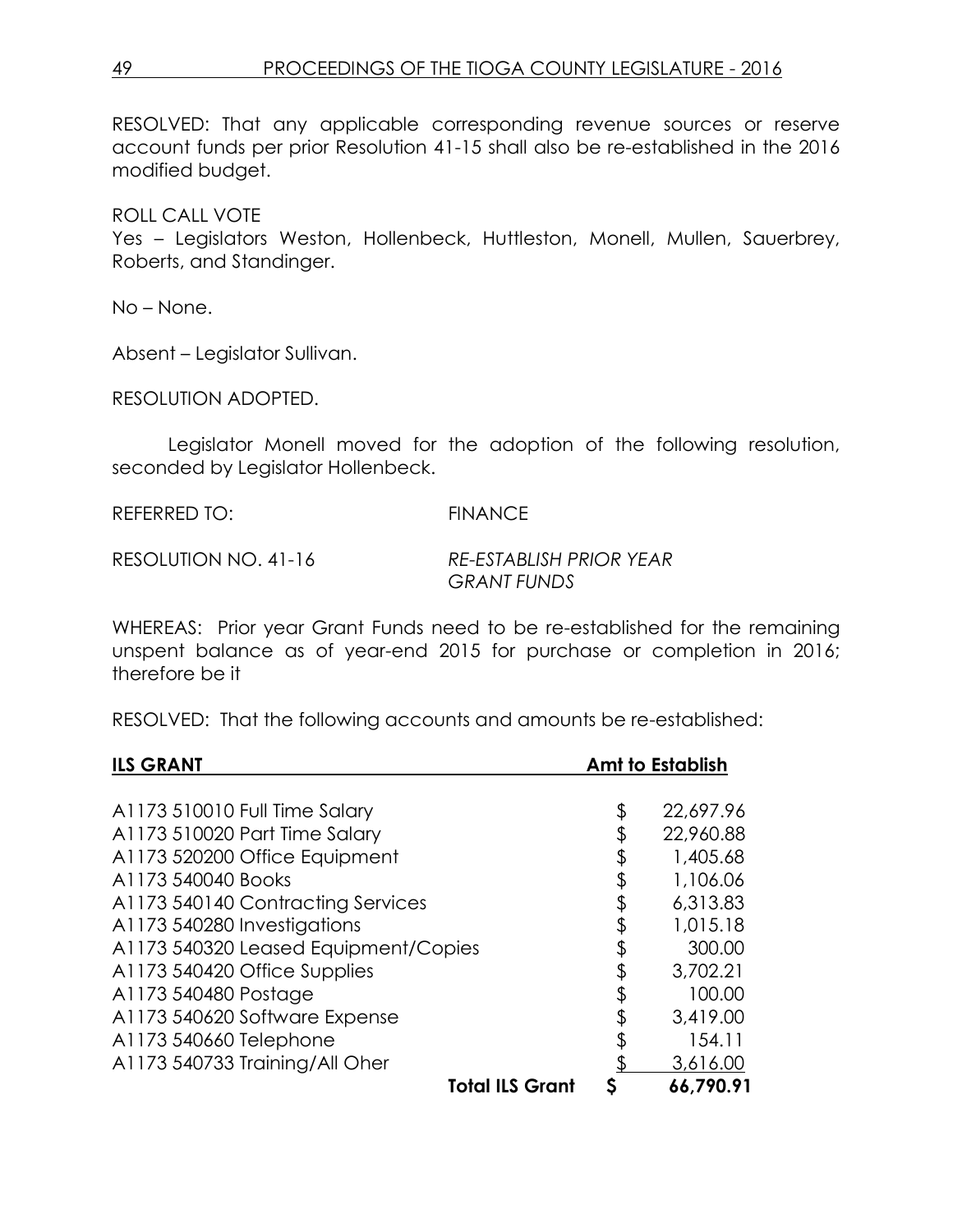|                       | A1173 430260 State Aid -Indigent Grant                                        |                      | 66,790.91              |
|-----------------------|-------------------------------------------------------------------------------|----------------------|------------------------|
| <b>Transportation</b> |                                                                               |                      |                        |
|                       | A5630 540140 Bussing-Contracting Services<br>A5630 430901 State Aid - Bussing | £.<br>$\mathbb{S}^-$ | 53,945.02<br>53,945.02 |

And be it further

RESOLVED: That any applicable corresponding revenue sources shall also be reestablished in the 2016 modified budget.

ROLL CALL VOTE

Yes – Legislators Weston, Hollenbeck, Huttleston, Monell, Mullen, Sauerbrey, Roberts, and Standinger.

No – None.

Absent – Legislator Sullivan.

RESOLUTION ADOPTED.

Legislator Roberts moved for the adoption of the following resolution, seconded by Legislator Standinger.

| REFERRED TO:         | PUBLIC WORKS                                                                   |
|----------------------|--------------------------------------------------------------------------------|
| RESOLUTION NO. 42-16 | AWARD CONSTRUCTION<br>HALSEY VALLEY RD. BRIDGES<br>BIN: 3334990 & BIN: 3335000 |

WHEREAS: Tioga County bonded for a program for rehabilitation of various bridges within the County; and

WHEREAS: Funding is available for the construction of the Halsey Valley Rd. Bridges BIN: 3334990 & BIN 3335000; and

WHEREAS: The Commissioner of Public Works received sealed bids on January 08, 2016 and the bids came in to as follows: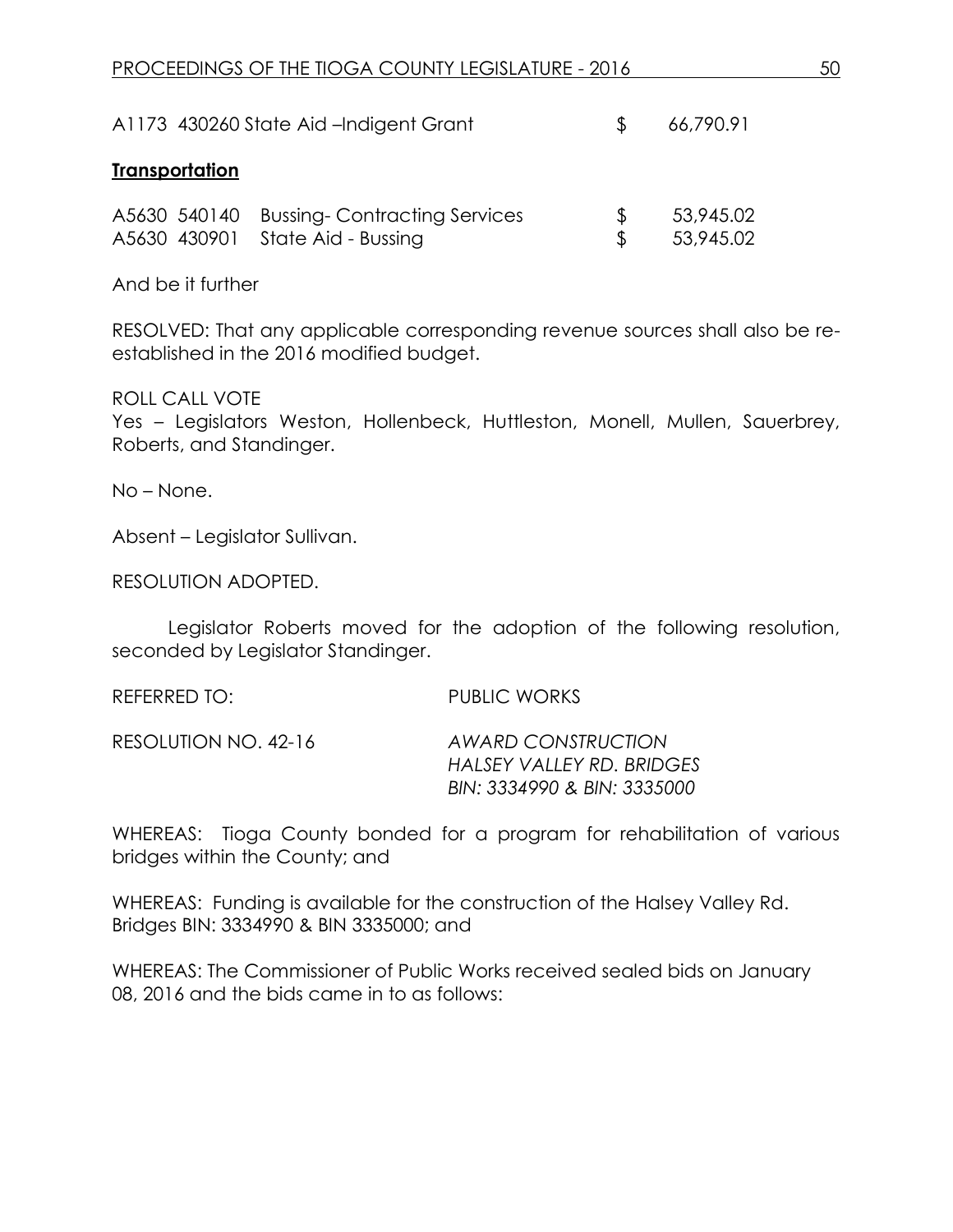| <b>Economy Paving</b>      | Cortland, NY       | \$746,785.00  |
|----------------------------|--------------------|---------------|
| <b>Procon Contracting</b>  | Vestal, NY         | \$825,000.00  |
| R. DeVincentis Const.      | Binghamton,        | \$ 821,000.00 |
| Silverline Construction    | <b>Burdett, NY</b> | \$734,500.00  |
| <b>Vector Construction</b> | Cicero, NY         | \$786,553.50  |

And

WHEREAS: McFarland Johnson, Binghamton, NY have completed the review of the bids and finds the low bidder Silverline Construction, Burdett, NY meets all of the qualifications of the bid specifications; therefore be it

RESOLVED: That the Tioga County Legislature authorize awarding the bid to Silverline Construction, Burdett, NY not to exceed \$734,500 to be paid out of Halsey Valley Rd. Bridges account H5110 540002, Project #H1501 and H5110 540002, Project #H1502.

ROLL CALL VOTE Yes – Legislators Weston, Hollenbeck, Huttleston, Monell, Mullen, Sauerbrey, Roberts, and Standinger.

No – None.

Absent – Legislator Sullivan.

RESOLUTION ADOPTED.

Legislator Hollenbeck moved for the adoption of the following resolution, seconded by Legislator Standinger.

| REFERRED TO:         | <b>FINANCE COMMITTEE</b> |
|----------------------|--------------------------|
| RESOLUTION NO. 43-16 | ERRONEOUS ASSESSMENT     |
|                      | TOWN OF OWEGO            |

WHEREAS: An application for corrected tax roll for property No. 10213, assessed to Nancy Briggs on the 2016 tax roll of the Town of Owego indicates that a SCAR decision reducing the assessment from \$177,100 to \$142,000 was not received in time to change the assessment before tax rolls and bills were printed; be it therefore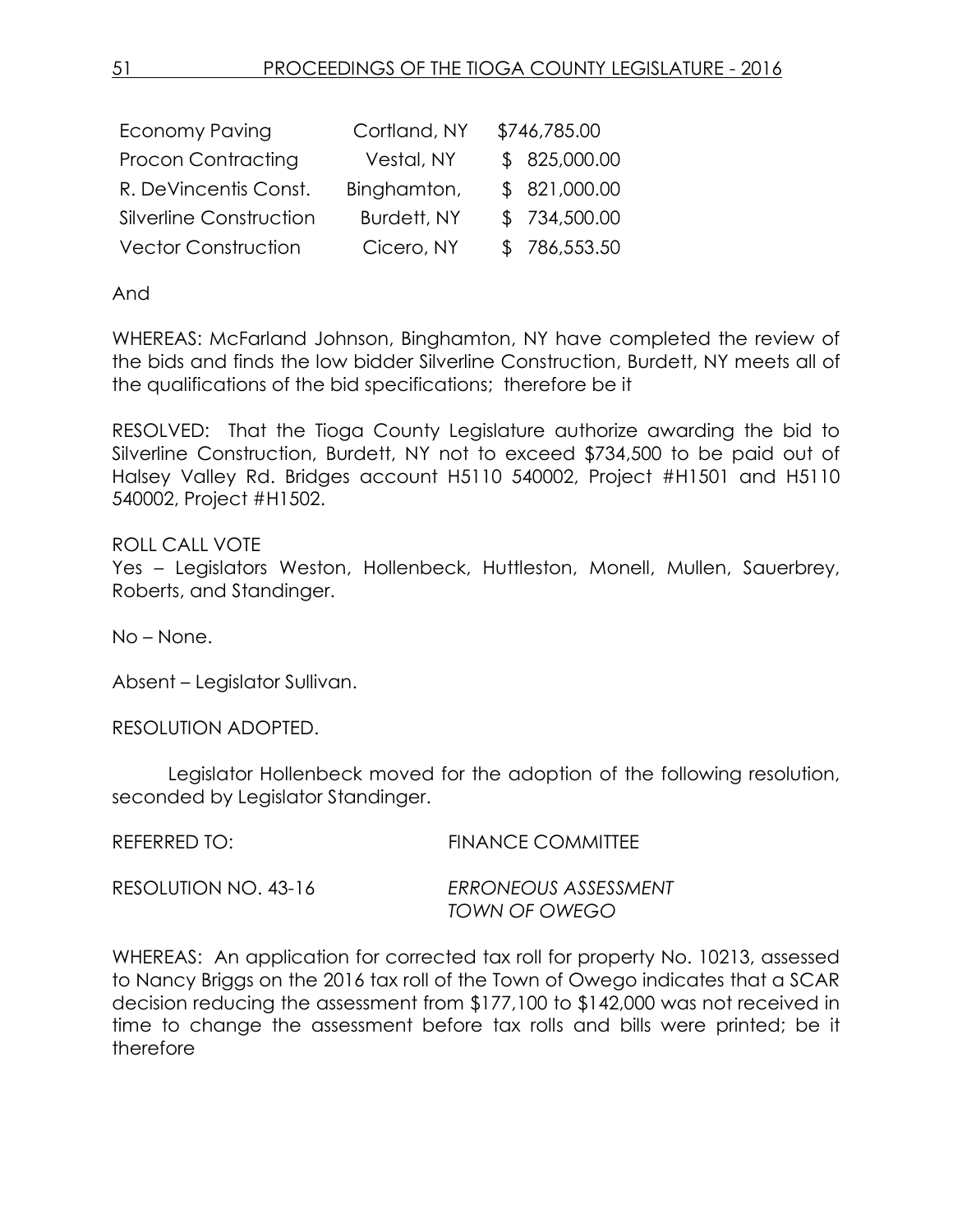RESOLVED: That a new 2016 tax bill be issued by the Town of Owego Tax Collector to Nancy Briggs for property no. 10213 as follows:

|            | Bill Property #10213 | NEW Bill Property #10213 |
|------------|----------------------|--------------------------|
| County     | 1,985.99             | 1,592.38                 |
| Recycle    | 91.74                | 73.56                    |
| Townwide   | 188.47               | 151.12                   |
| Part Town  | 506.93               | 406.46                   |
| Owego Fire | 388.99               | 311.89                   |
| Lighting 5 | 65.12                | 52.21                    |
|            | \$3,227.24           | \$2,587.62               |

RESOLVED: That the erroneous town and lighting tax of \$150.73 be charged back to the Town of Owego; and the erroneous fire tax of \$77.10 be charged back to the Owego Fire District; and be it further

RESOLVED: That the erroneous solid waste tax of \$18.18 be charged back to the Solid Waste Fund; and be it further

RESOLVED: That the erroneous county tax of \$393.61 be charged to the proper accounts in the records of the County Treasurer.

ROLL CALL VOTE

Yes – Legislators Weston, Hollenbeck, Huttleston, Monell, Mullen, Sauerbrey, Roberts, and Standinger.

No – None.

Absent – Legislator Sullivan.

RESOLUTION ADOPTED.

Legislator Monell moved for the adoption of the following resolution, seconded by Legislator Hollenbeck.

| REFERRED TO:         | <b>FINANCE COMMITTEE</b>               |
|----------------------|----------------------------------------|
| RESOLUTION NO. 44-16 | ERRONEOUS ASSESSMENT<br>TOWN OF BARTON |

WHEREAS: An application for corrected tax roll for property no. 130 assessed to Tioga County Open Door Mission on the 2016 tax roll of the Town of Barton indicates that the property tax exemption was removed due to a renewal application not being filed in a timely manner; and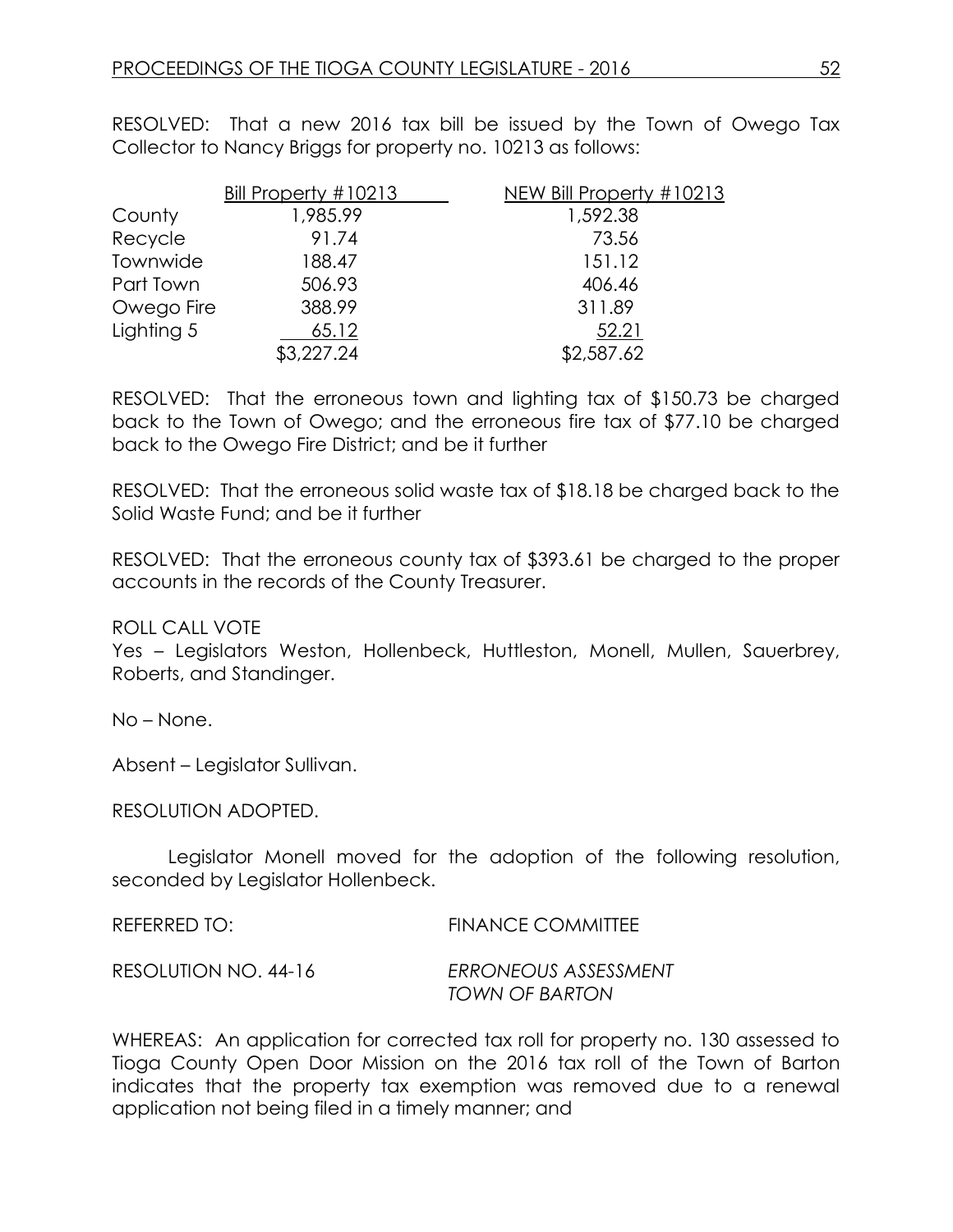WHEREAS: The exemption has been reinstated for parcel no. 130 in the Town of Barton returning the parcel to wholly exempt status; be it therefore

RESOLVED: That a new bill showing a zero amount due be issued to Tioga County Open Door Mission by the Town of Barton tax collector; and be it further

RESOLVED: That the erroneous town tax of \$189.24 be charged back to the Town of Barton; and the erroneous fire tax of \$82.61 be charged back to the Barton Fire District; and be it further

RESOLVED: That the erroneous solid waste tax of \$40.76 be charged back to the Solid Waste Fund; and be it further

RESOLVED: That the erroneous school tax and interest of \$1,545.61 be charged back to the Waverly School District; and be it further

RESOLVED: That the erroneous county tax and school penalty of \$990.63 be charged to the proper accounts in the records of the County Treasurer.

ROLL CALL VOTE

Yes – Legislators Weston, Hollenbeck, Huttleston, Monell, Mullen, Sauerbrey, Roberts, and Standinger.

No – None.

Absent – Legislator Sullivan.

RESOLUTION ADOPTED.

Legislator Weston moved for the adoption of the following resolution, seconded by Legislator Monell.

REFERRED TO: PUBLIC SAFETY COMMITTEE

RESOLUTION NO. 45-16 *RESOLUTION TO APPROVE A MAINTENANCE AGREEMENT BETWEEN THE TIOGA COUNTY PROBATION DEPARTMENT AND AUTOMON TO PROVIDE SOFTWARE AND MAINTENANCE OF THE CASELOAD EXPLORER PRODUCT*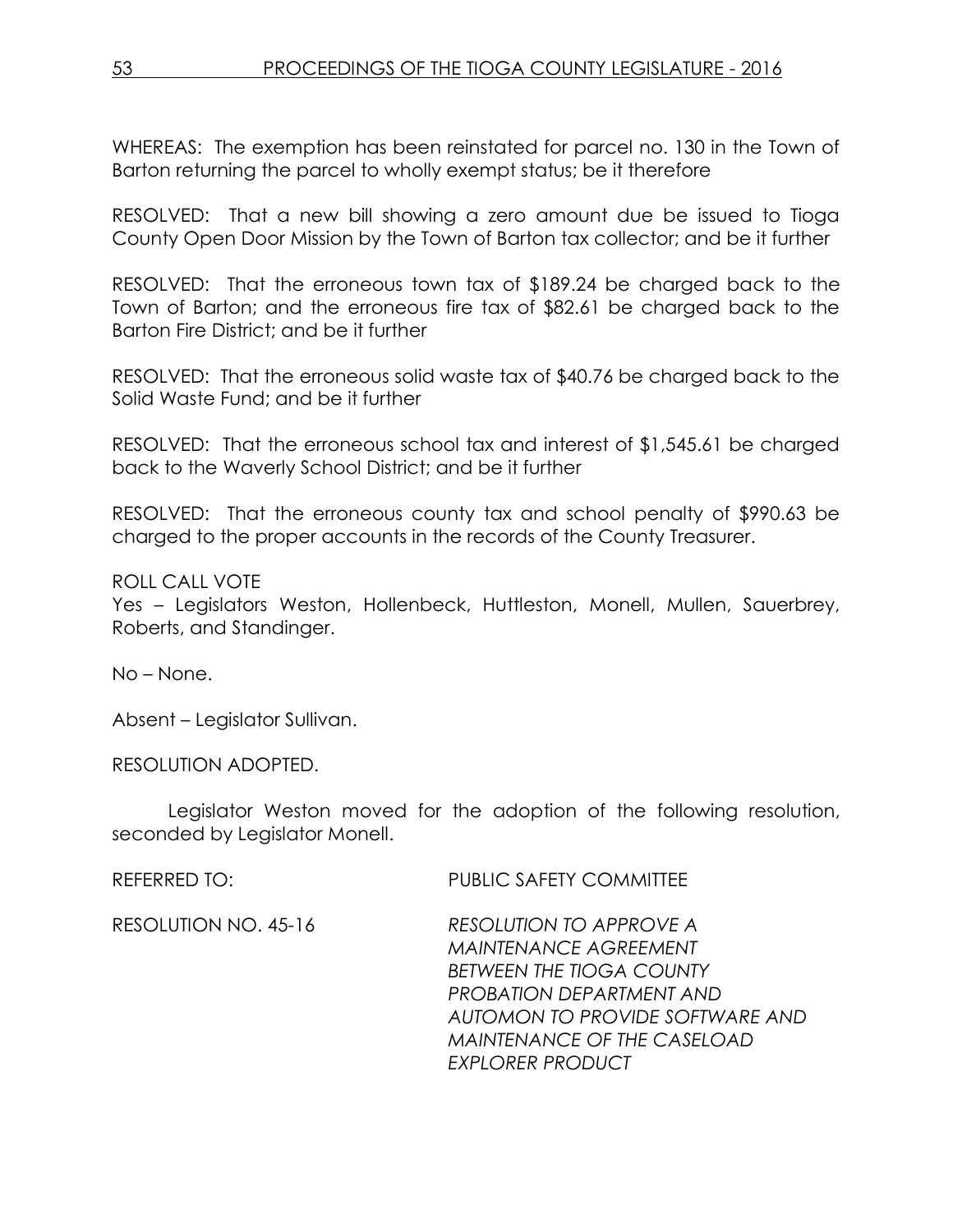WHEREAS: The Legislature approved a contract between Tioga County Probation Department and AutoMon since 2008; and

WHEREAS: AutoMon has summited their yearly Maintenance Agreement to Tioga County Probation which consists of the base charge of \$3,783.16 plus a fee of \$185.27 per user. Probation has 17 registered users of the software so the total cost for the software for 2016 is \$6,932.75 as of January 2016. Further, it is anticipated that the NYS Office of Governmental Services will approve AutoMon's request for increased costs and that a second voucher for an additional \$140 will be received during the 2016 calendar year ; therefore be it

RESOLVED: That the Probation Director is approved to contract with AutoMon, LLC for software and maintenance costs in 2016 for Caseload Explorer software in the amount of \$6,932.75, upon approval of the County Attorney. Approval is also given to pay a second voucher in 2016 for up to \$140.00 when it is received from the company.

## ROLL CALL VOTE

Yes – Legislators Weston, Hollenbeck, Huttleston, Monell, Mullen, Sauerbrey, Roberts, and Standinger.

No – None.

Absent – Legislator Sullivan.

RESOLUTION ADOPTED.

Legislator Monell moved for the adoption of the following resolution, seconded by Legislator Hollenbeck.

REFERRED TO: LEGISLATIVE WORKSESSION

RESOLUTION NO. 46-16 *RESOLUTION CALLING ON THE STATE TO DEVELOP A 100 PERCENT STATE FUNDED INDIGENT LEGAL DEFENSE SYSTEM AS A WAY TO PROVIDE MANDATE RELIEF AND LOWER PROPERTY TAXES*

WHEREAS: The United States Supreme Court held in Gideon v. Wainwright that the right to counsel for one charged with a crime is fundamental and that it is the state's responsibility to supply lawyers for those unable to afford them; and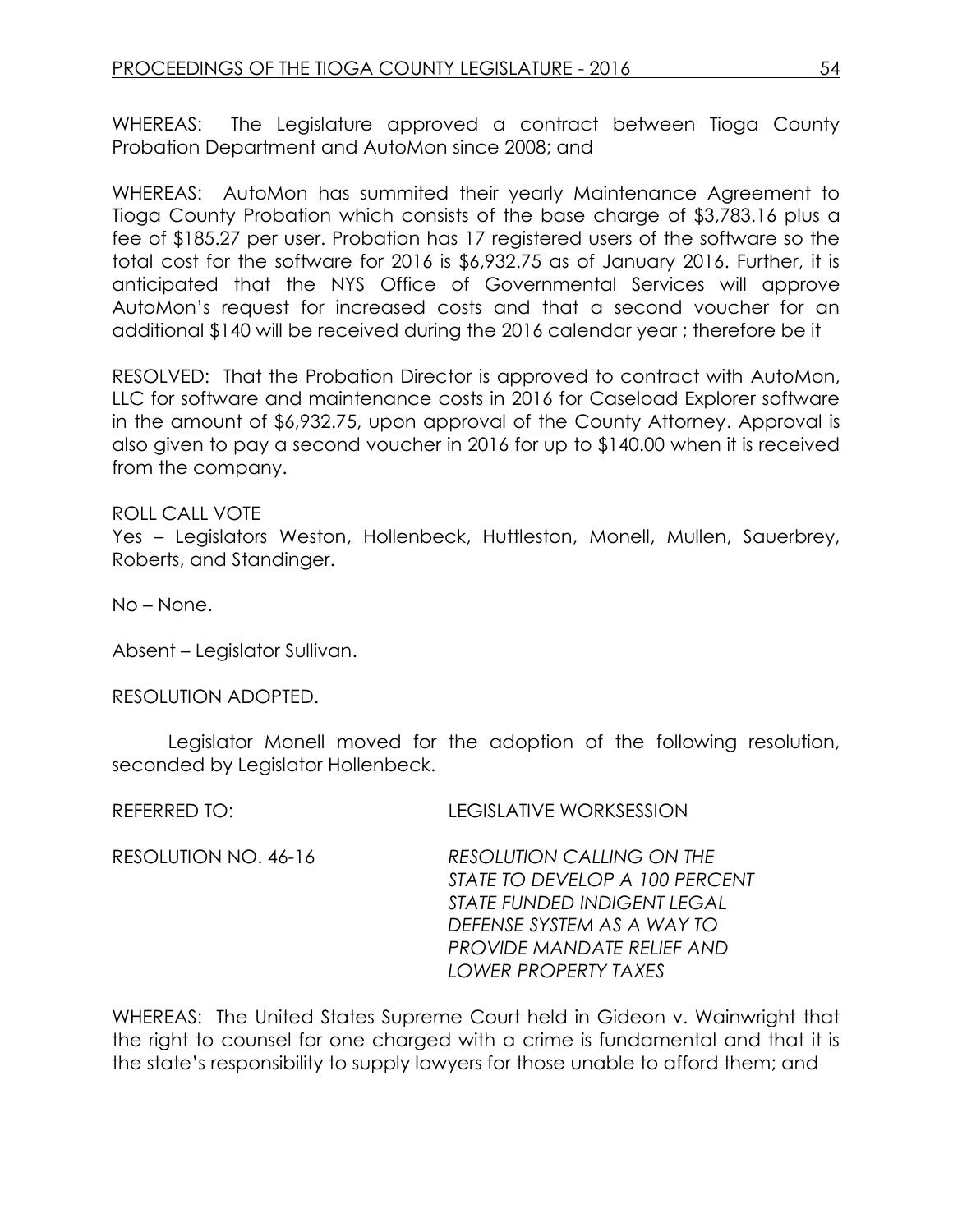WHEREAS: In 1965 the State of New York delegated this state responsibility to the counties; and

WHEREAS: The decision to entrench responsibility at the county level in the State of New York has resulted in a system by which the County and local property taxpayers are burdened with the vast majority of the cost of this state responsibility; and

WHEREAS: The shift of costs for this state mandated service has become so imbalanced that the counties of New York now cover more than 80% of the cost burden; and

WHEREAS: Implementation of the constitutional right to counsel under Gideon is a state, not county, obligation; and

WHEREAS: In 2006 the Kaye Commission on the Future of Indigent Defense Services declared that the New York State System of County-Delivered Indigent Services is in crisis and urged the expeditious establishment of an Independent Public Defense Commission; and

WHEREAS: The State of New York and multiple counties are now defendants, and recently entered into a settlement, in the matter of Hurrell-Harring, et al. v. State of Nell' York, a systemic lawsuit similar to many that have been successful across the country seeking to transform the indigent legal defense system; and

WHEREAS: The settlement will have a profound fiscal impact on the state and each and every county therein; and

WHEREAS: The state can both comply with its obligations under the settlement and significantly improve the public defense system by establishing a 100 percent state funded indigent legal defense program; and

WHEREAS: Such a state funded system would relieve the counties of this state of the burden imposed upon them since 1965; and

WHEREAS: Senator John DeFrancisco on January 4, 2016 sponsored a bill that was previously introduced by Assembly Member Patricia Fahy (A.6202B/S.6341), which would require the State, not the counties, to incrementally take over payment for such service; and

WHEREAS: This systematic change would directly lead to improvements to this vital service for residents in need, and provide meaningful fiscal mandate relief for counties and real property taxpayers; and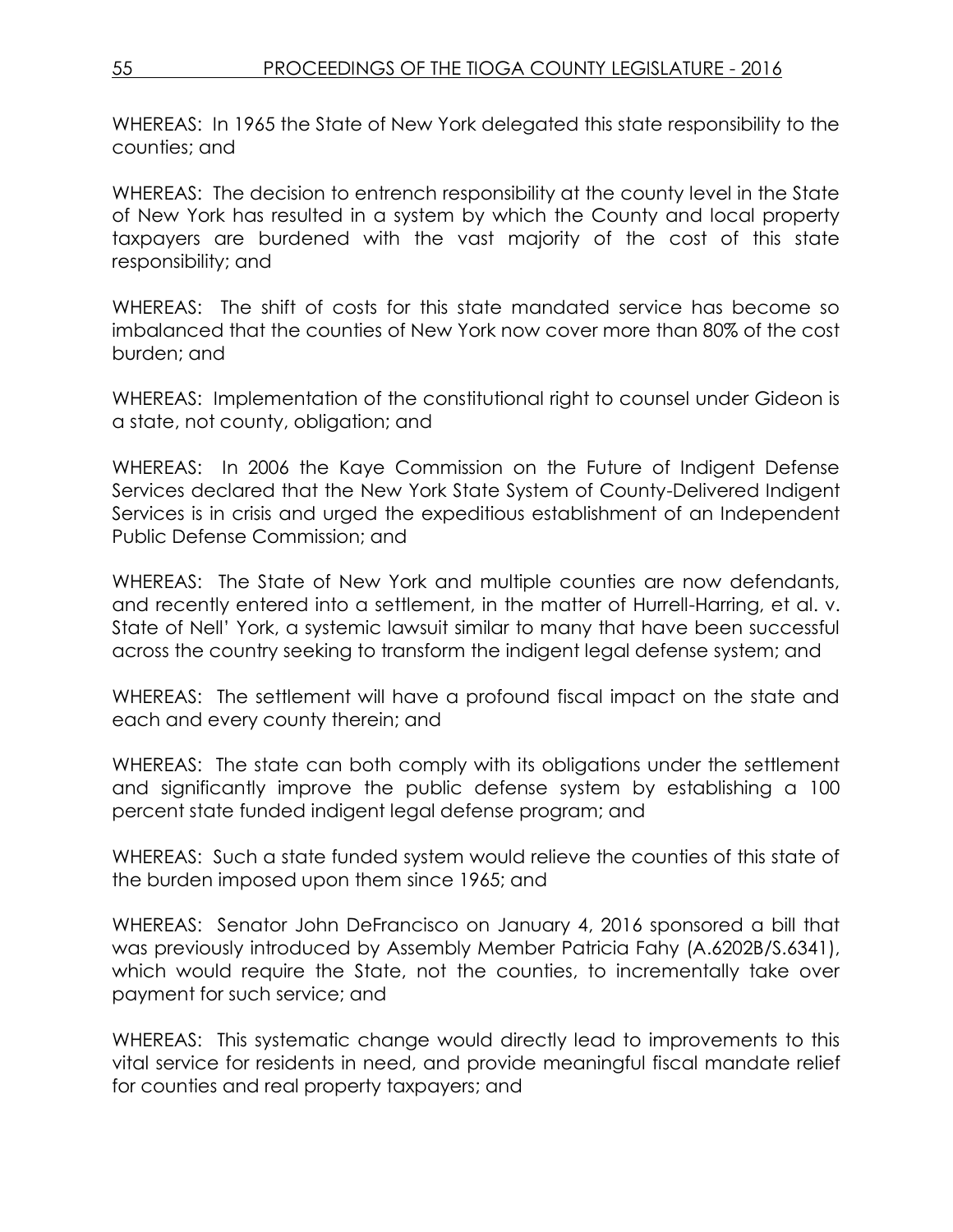WHEREAS: The Tioga County Legislature approves of the Bill introduced by Senator John DeFrancisco, entitled "AN ACT to amend the county law and the executive law, in relation to indigent defense services.", and express their support for the actions of Senator John DeFrancisco in sponsoring the Bill; and

WHEREAS: The Tioga County Legislature supports legislation to ensure full state funding for increased county costs related to arraignment at first appearance, or any other state imposed changes to indigent legal services; now therefore be it

RESOLVED: That the Tioga County Legislature calls upon the State of New York and Governor Cuomo to create a 100 percent state funded indigent legal defense and relieve the counties of this state of the burden imposed upon them since 1965; and be if further

RESOLVED: That the Tioga County Legislature calls upon the State of New York and Governor Cuomo, to support Senator John DeFrancisco and the Bill entitled: "AN ACT to amend the county law and executive law, in relation to indigent defense services"; and be it further

RESOLVED: That the Tioga County Legislature further supports legislation to ensure full state funding for increased county costs related to arraignment at first appearance, or any other state imposed changes to indigent legal services; and be it further

RESOLVED: That the Clerk of the Tioga County Legislature is hereby authorized and directed to forward a certified copy of this Resolution to the Legislature and Boards of Supervisors of each of New York State's Counties, the New York State Association of Counties, Senator John DeFrancisco, Senator Frederick Akshar, and Assemblyman Chris Friend.

## ROLL CALL VOTE

Yes – Legislators Weston, Hollenbeck, Huttleston, Monell, Mullen, Sauerbrey, Roberts, and Standinger.

No – None.

Absent – Legislator Sullivan.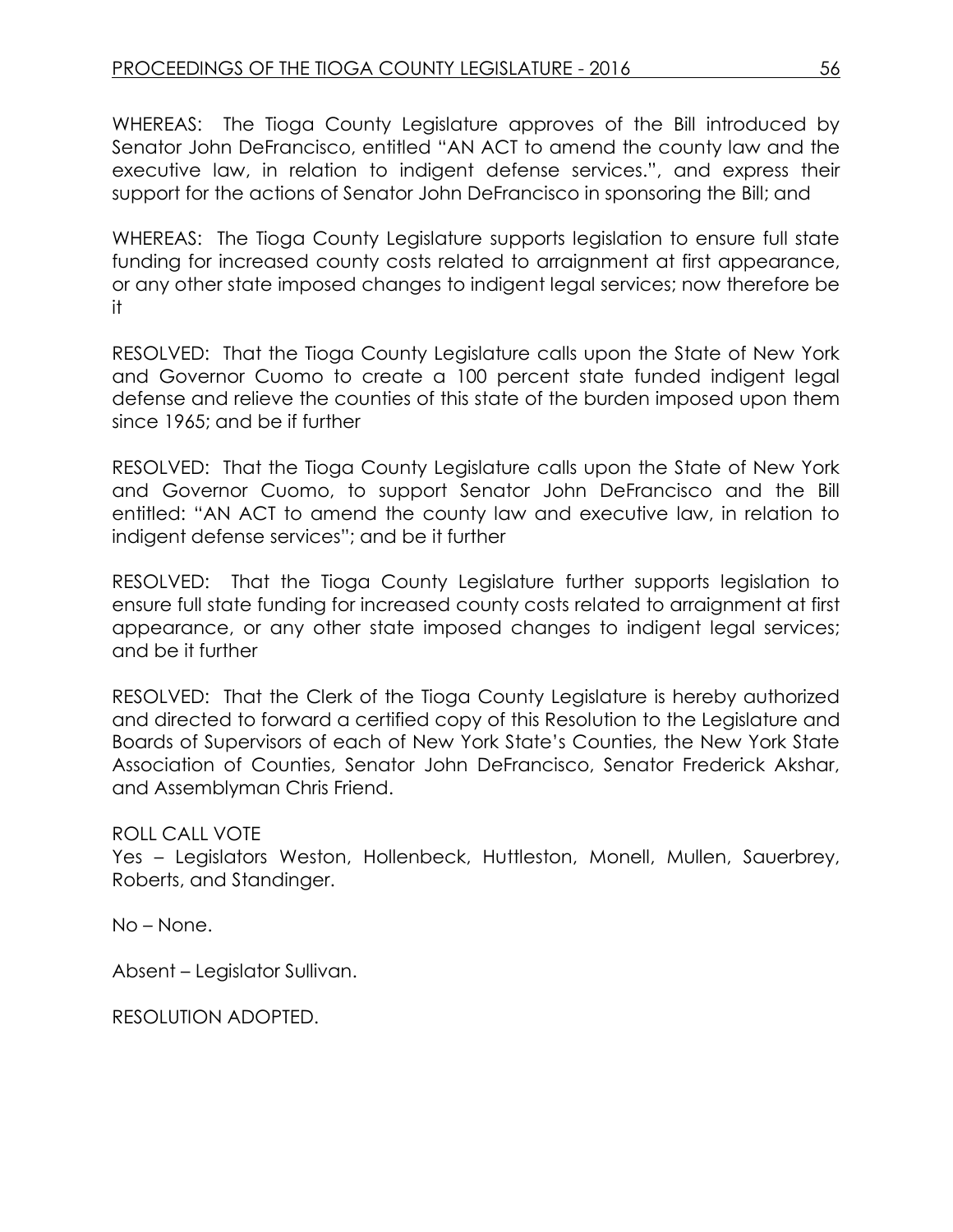Legislator Hollenbeck moved for the adoption of the following resolution, seconded by Legislator Standinger.

| REFERRED TO:         | PERSONNEL COMMITTEE<br>HEALTH & HUMAN SERVICES COMMITTEE    |
|----------------------|-------------------------------------------------------------|
| RESOLUTION NO. 47–16 | RECLASSIFY, ABOLISH AND CREATE POSITIONS<br>(PUBLIC HEALTH) |

WHEREAS: With the closing of the home care program, the need for a Software Support position is no longer necessary; and

WHEREAS: Since the closing of CHHA, the incumbent of the Software Support Liaison position has assumed other duties, creating a need to change her title; and

WHEREAS: The Personnel Department has determined an appropriate title for the new set of responsibilities is Communication and e-Services Coordinator; and

WHEREAS: To better meet the needs of the department, the Public Health Director would also like to exchange a vacant Public Health Nurse (Grade 15) position for an additional Public Health Educator (Grade 11) position; and

WHEREAS: The net savings of the position changes is over \$6,000; therefore be it

RESOLVED: That the position of Software Support Liaison in the Public Health Department (\$35,746-\$45,746) is reclassified to the title of Communications and e-Services Coordinator (\$39,700 - \$49,700); and be it further

RESOLVED: That Susan Haskett who currently holds the Software Support Liaison position, shall be provisionally appointed to the new Communications and e-Services Coordinator position effective February 15, 2016 at an annual salary of \$45,544; and be it further

RESOLVED: That one full-time position of Public Health Nurse is abolished effective February 10, 2016 and one full-time position of Public Health Educator is created effective February 11, 2016.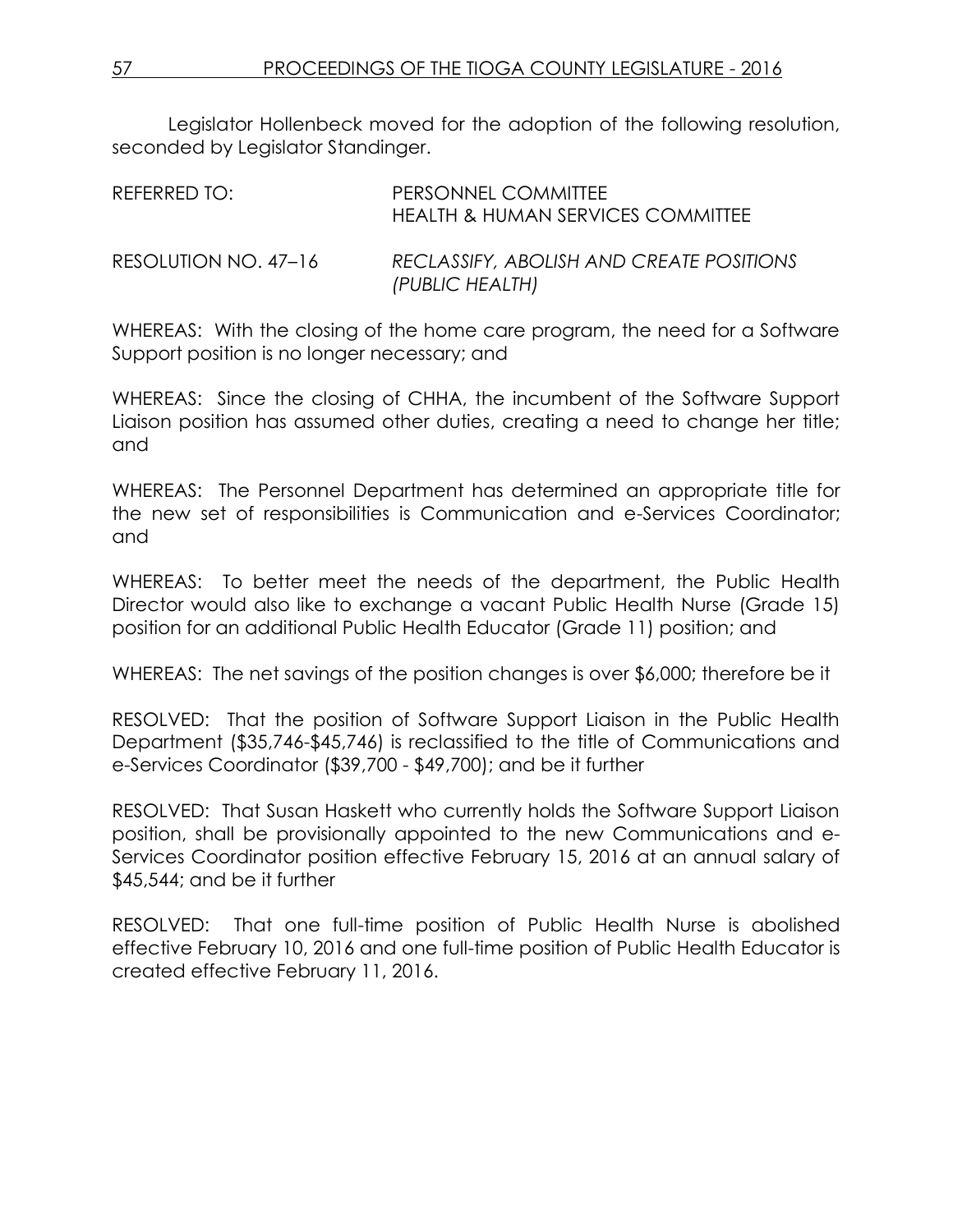Yes – Legislators Weston, Hollenbeck, Huttleston, Monell, Mullen, Sauerbrey, Roberts, and Standinger.

No – None.

Absent – Legislator Sullivan.

RESOLUTION ADOPTED.

Legislator Standinger moved for the adoption of the following resolution, seconded by Legislator Monell.

| REFERRED TO: | <b>HEALTH &amp; HUMAN SERVICES COMMITTEE</b> |
|--------------|----------------------------------------------|
|              | PERSONNEL COMMITTEE                          |

RESOLUTION NO. 48-16 *ABOLISH ONE (1) FULL-TIME PUBLIC HEALTH ENGINEER/ TRAINEE POSITION AND CREATE ONE (1) FULL-TIME SUPERVISING PUBLIC HEALTH SANITARIAN POSITION PUBLIC HEALTH DEPARTMENT* 

WHEREAS: Legislative approval is required for the abolishment and creation of any new position within Tioga County; and

WHEREAS: A Public Health Engineer/Trainee position, non-Union salary (\$48,048- \$58,048), has been vacant within the Public Health Department since September 2014; and

WHEREAS: Upon review of departmental needs, it has been determined that said vacancy would be better utilized if it was abolished and a Supervising Public Health Sanitarian was created; there be It

RESOLVED: That the vacant Public Health Engineer/Trainee position shall be abolished and a full-time Supervising Public Health Sanitarian position shall be created effective February 10, 2016; and be it further

RESOLVED: That the Supervising Public Health Sanitarian title shall be allocated to CSEA salary grade 12 (\$41,407-42,107).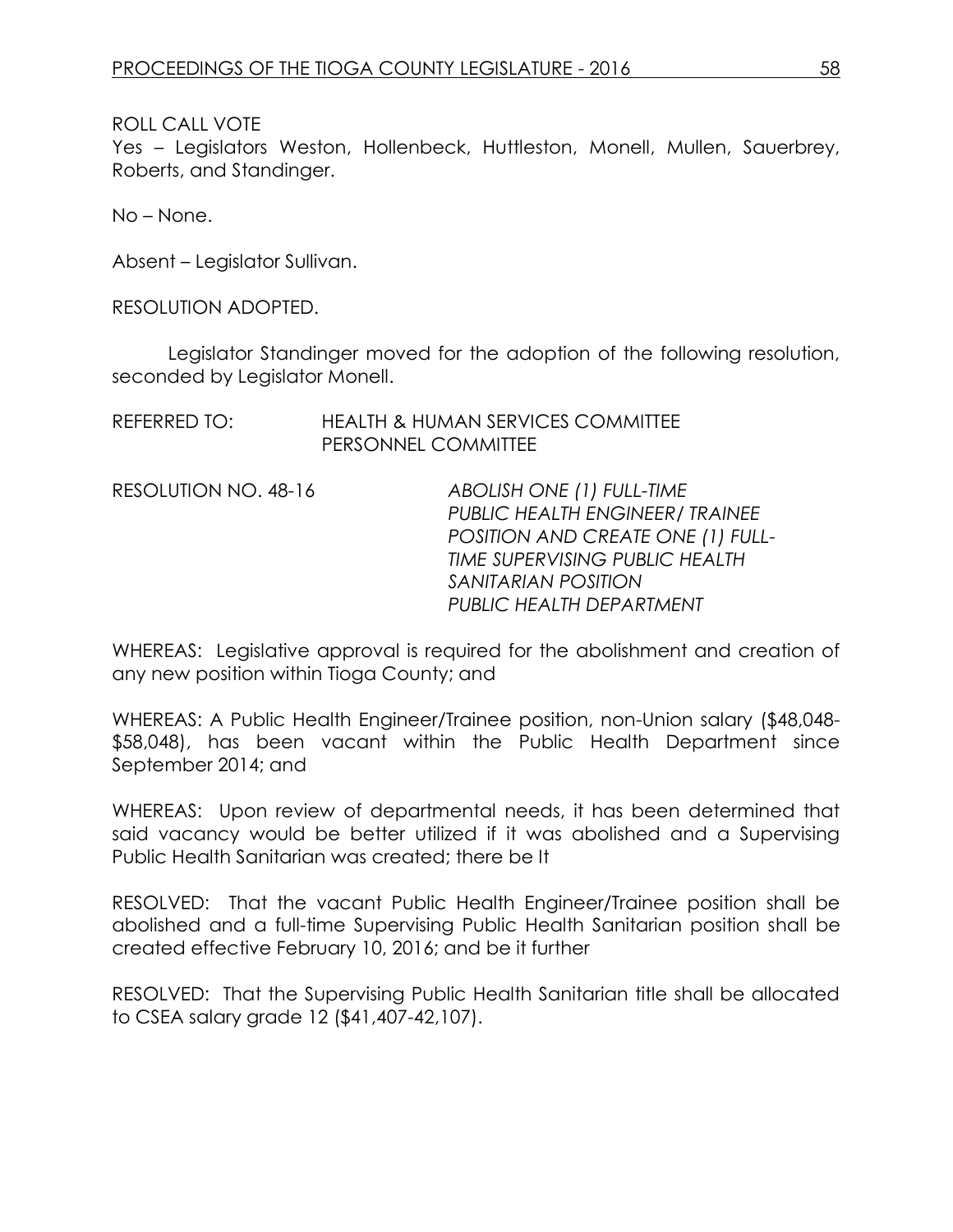Yes – Legislators Weston, Hollenbeck, Huttleston, Monell, Mullen, Sauerbrey, Roberts, and Standinger.

No – None.

Absent – Legislator Sullivan.

RESOLUTION ADOPTED.

Legislator Monell made a motion to have the following two-late-filed resolutions considered, seconded by Legislator Hollenbeck and carried.

Legislator Roberts moved for the adoption of the following resolution, seconded by Legislator Weston.

REFERRED TO: PUBLIC WORKS

RESOLUTION NO. 49-16 *AWARD INSPECTION SERVICES CONTRACT TO DELTA ENGINEERS FOR INSPECTION SERVICES OF THE BLEWER RD BRIDGE BIN: 2218580*

WHEREAS: Tioga County bonded for a program for rehabilitation of various bridges within the County; and

WHEREAS: Funds are available for the Inspection of these bridges as part of the Bond Issue; and

WHEREAS: The Blewer Rd. Bridge over West Branch Owego Creek (BIN: 2218580) is on the program; and

WHEREAS: Delta Engineers did the design phase for the bridge; and

WHEREAS: The Commissioner of Public Works received a proposal for the inspections services for the Blewer Rd. Bridge BIN: 2218580 in the amount of \$57,100; therefore be it

RESOLVED: That the Tioga County Legislature award the inspection services contract to Delta Engineers, Binghamton, NY 13901 in the amount of \$57,100 to be paid out of Blewer Rd. Bridge account H5110 54002, Project #H1410.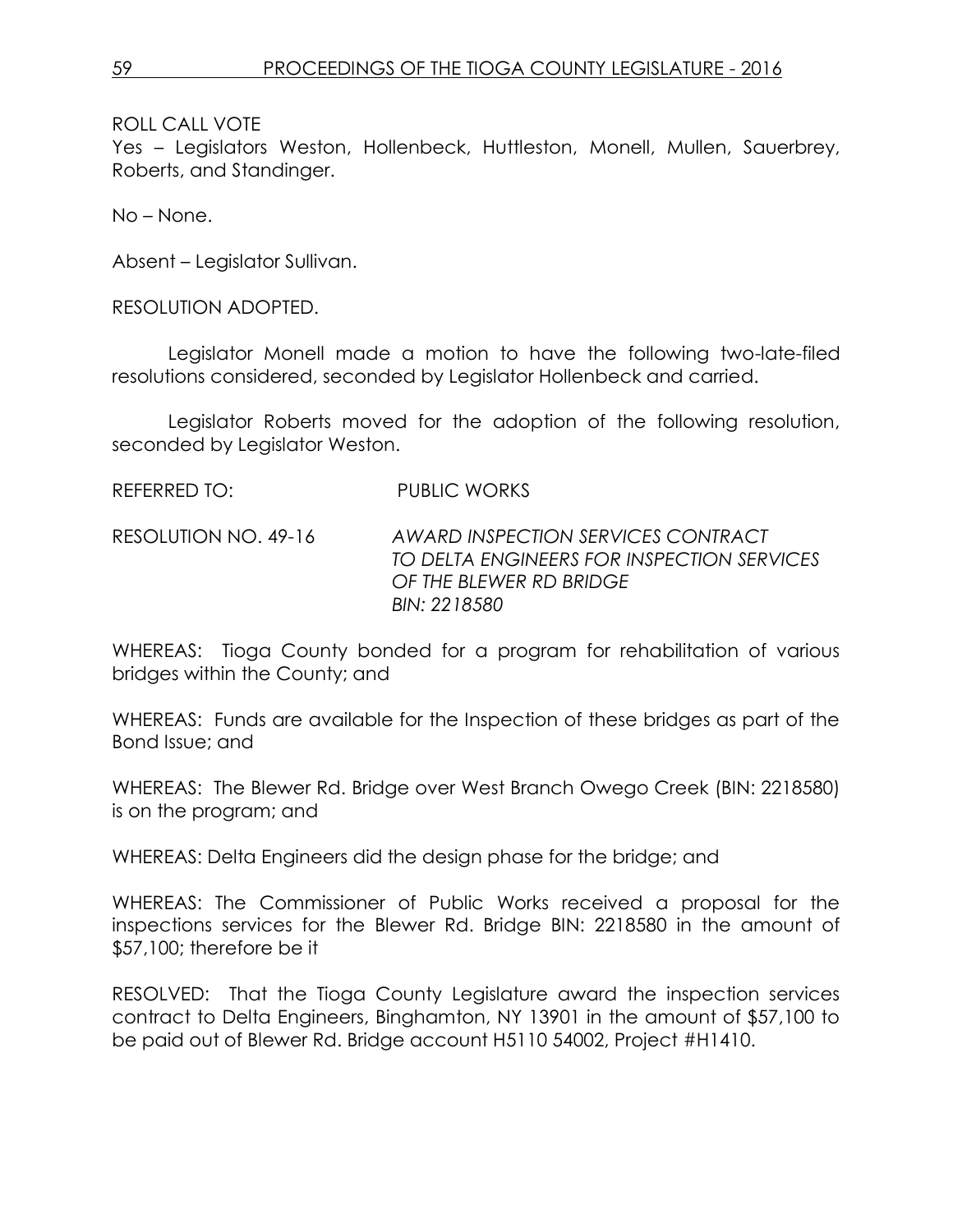Yes – Legislators Weston, Hollenbeck, Huttleston, Monell, Mullen, Sauerbrey, Roberts, and Standinger.

No – None.

Absent – Legislator Sullivan.

RESOLUTION ADOPTED.

Legislator Roberts moved for the adoption of the following resolution, seconded by Legislator Weston.

REFERRED TO: PUBLIC WORKS

RESOLUTION NO. 50-16 *APPROVE BOILER REPLACEMENT AT PUBLIC SAFETY BUILDING AND REQUEST CONTINGENCY FUNDS*

WHEREAS: The Public Safety Building has six boilers; and

WHEREAS: One of the boilers has failed and needs to be replaced; and

WHEREAS: The boiler has to be a certain brand to be compatible with the other boilers; and

WHEREAS: A quote was received to purchase and install the boiler at an estimated cost of \$20,000; therefore be it

RESOLVED: That the Tioga County Legislature authorize the purchase and installation of a new boiler at the Public Safety Building not to exceed \$25,000; and be it further

RESOLVED: That funds be transferred as follows:

|     | FROM: A1990 540715<br>H1620 450310 | Contingency Account<br>Interfund Transfer from        | \$20,000             |
|-----|------------------------------------|-------------------------------------------------------|----------------------|
|     |                                    | <b>General Operating A Fund</b>                       | \$20,000             |
| TO: | A9950 593715<br>H1620 521929       | <b>Transfer to Capital</b><br><b>Buildings-Boiler</b> | \$20,000<br>\$20,000 |